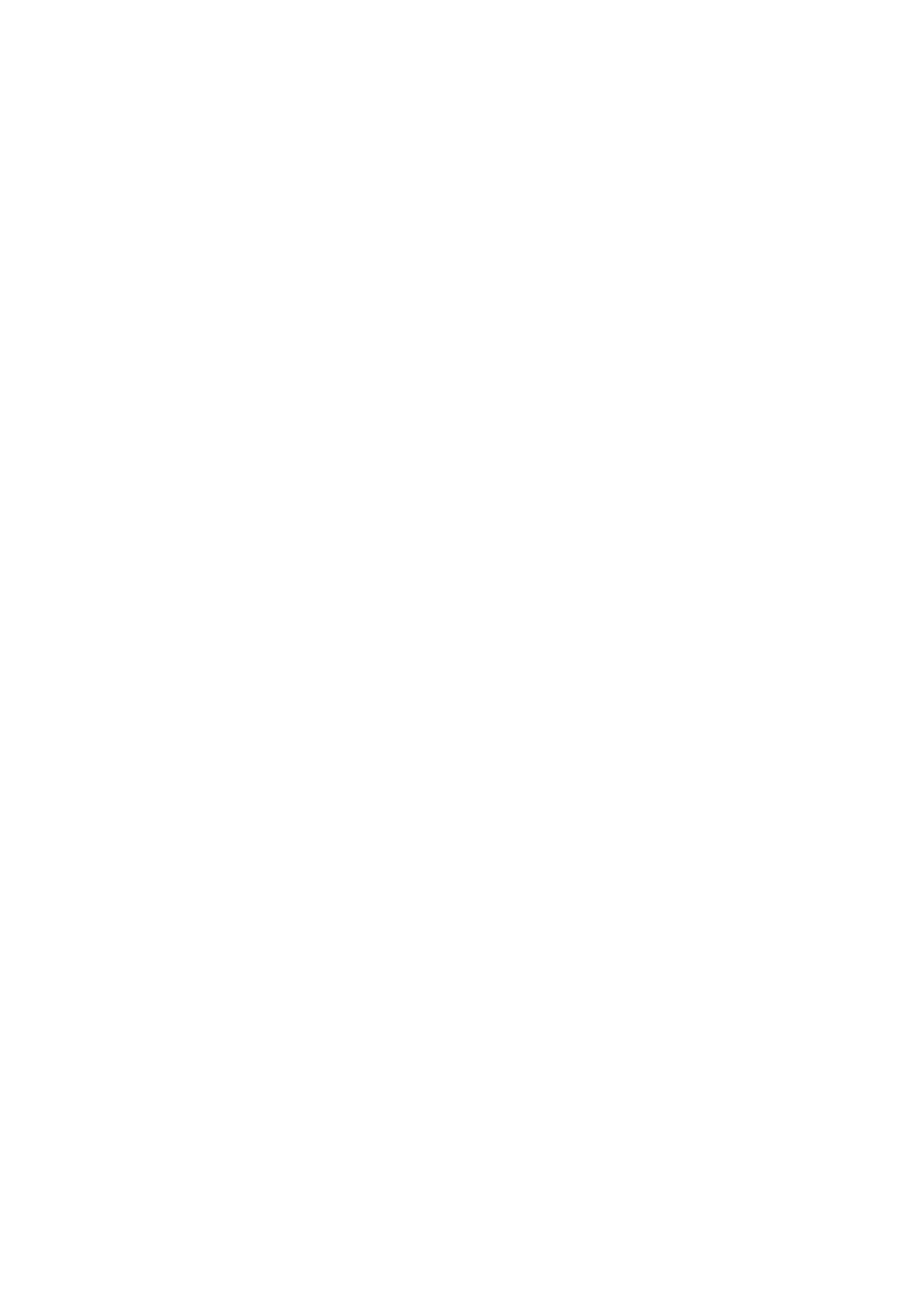### **CODE OF CONDUCT**

**FOR VICTORIAN PUBLIC SECTOR EMPLOYEES**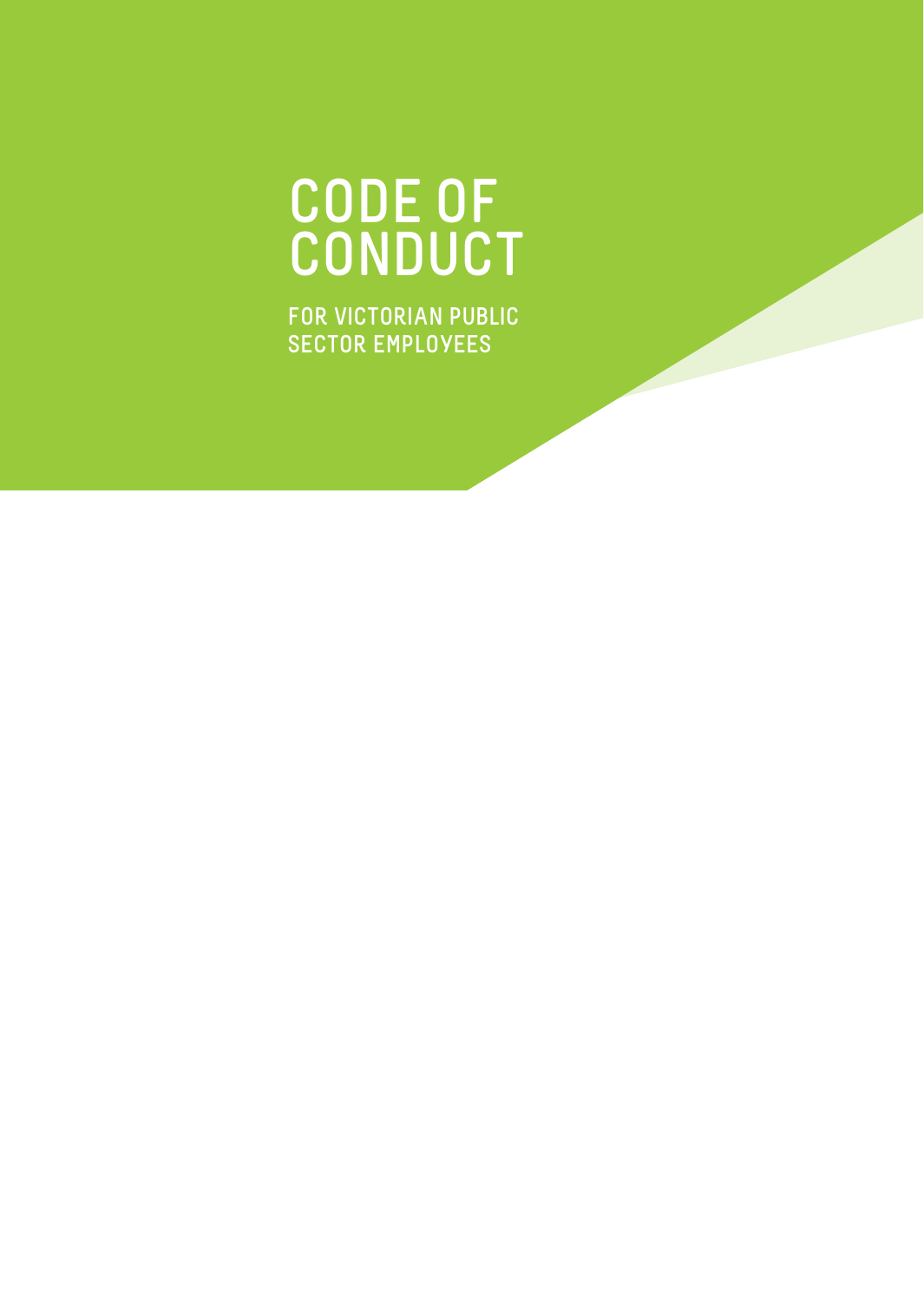The Victorian Government has vested the Victorian Public Sector Commission with functions designed to enhance the performance of the public sector – fostering the development of an efficient, integrated and responsive public sector which is highly ethical, accountable and professional in the ways it delivers services to the Victorian community.

The key functions of the Commission are to:

- **>** strengthen the efficiency, effectiveness and capability of the public sector in order to meet existing and emerging needs and deliver high quality services; and
- **>** maintain and advocate for public sector professionalism and integrity.

Contact us at the Victorian Public Sector Commission:

Email: info@vpsc.vic.gov.au Phone: (03) 9651 1321 www.vpsc.vic.gov.au Postal Address: 3 Treasury Place Melbourne 3002

ISBN 978-1-922222-48-0



This work, Code of Conduct for Victorian Public Sector Employees, is licensed under a Creative Commons Attribution 4.0 licence. You are free to re use the work under that licence, on the condition that you credit the State of Victoria (Victorian Public Sector Commission) as author, indicate if changes were made and comply with the other licence terms. The licence does not apply to any branding, including the Victorian Government logo.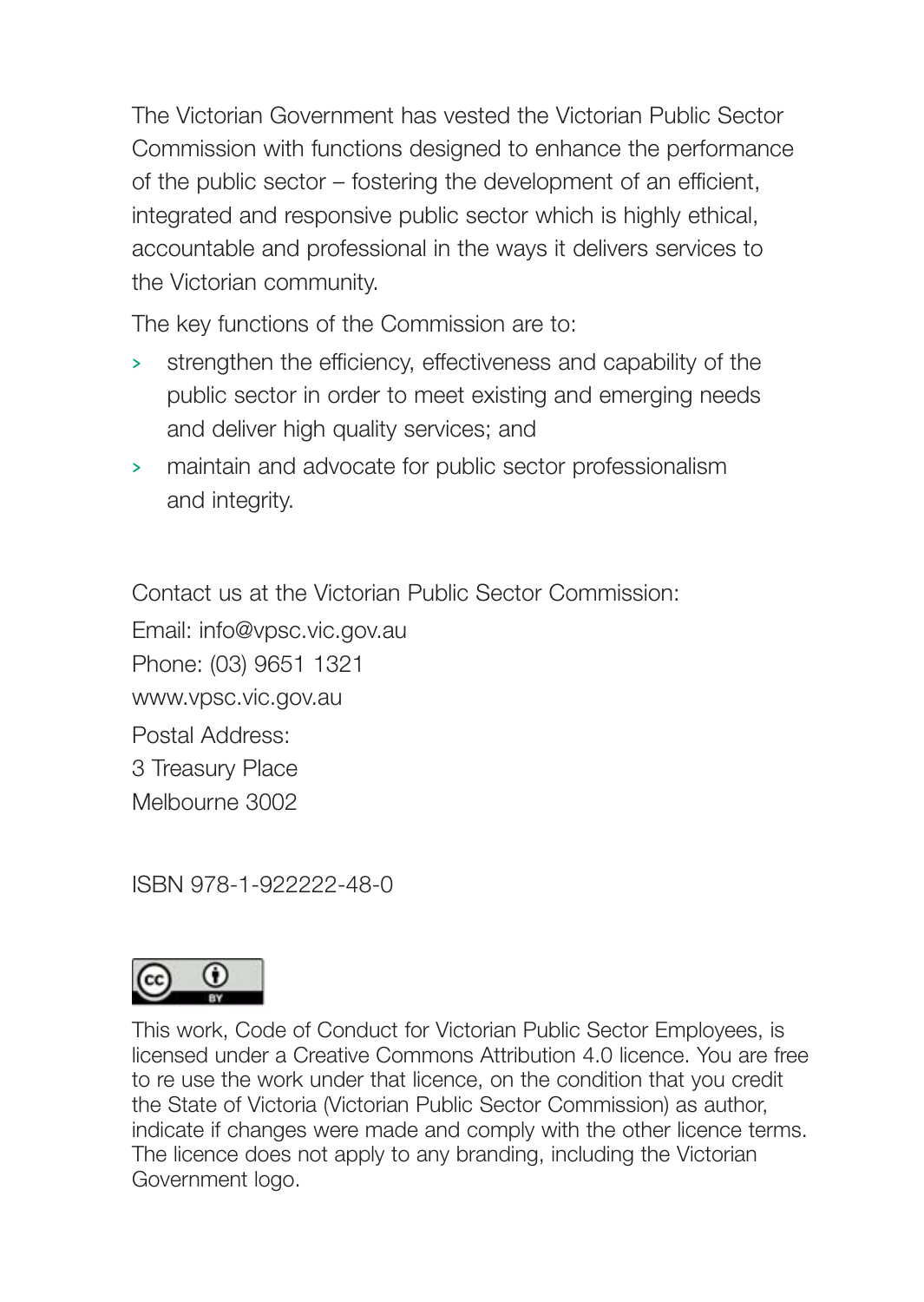### Code of Conduct for Victorian Public Sector Employees 2015

#### **Public Administration Act 2004 Section 61 Code of Conduct Issued by the Victorian Public Sector Commissioner**

I, Belinda Clark, Victorian Public Sector Commissioner, under section 61 of the *Public Administration Act 2004* ("the Act"), issue the Code of Conduct for Victorian Public Sector Employees 2015 ("2015 Code of Conduct") as attached, in substitution of the Code of Conduct previously issued on 1 July 2007.

I determine that the 2015 Code of Conduct applies to and is binding on all public sector employees, as defined in section 4 of the Act, other than employees of a special body, or unless excluded by a specific declaration issued by the Victorian Public Sector Commissioner.

The 2015 Code of Conduct takes effect on 1 June 2015.

B Killak

**Belinda Clark QSO** Victorian Public Sector Commissioner

**Date:** 1 June 2015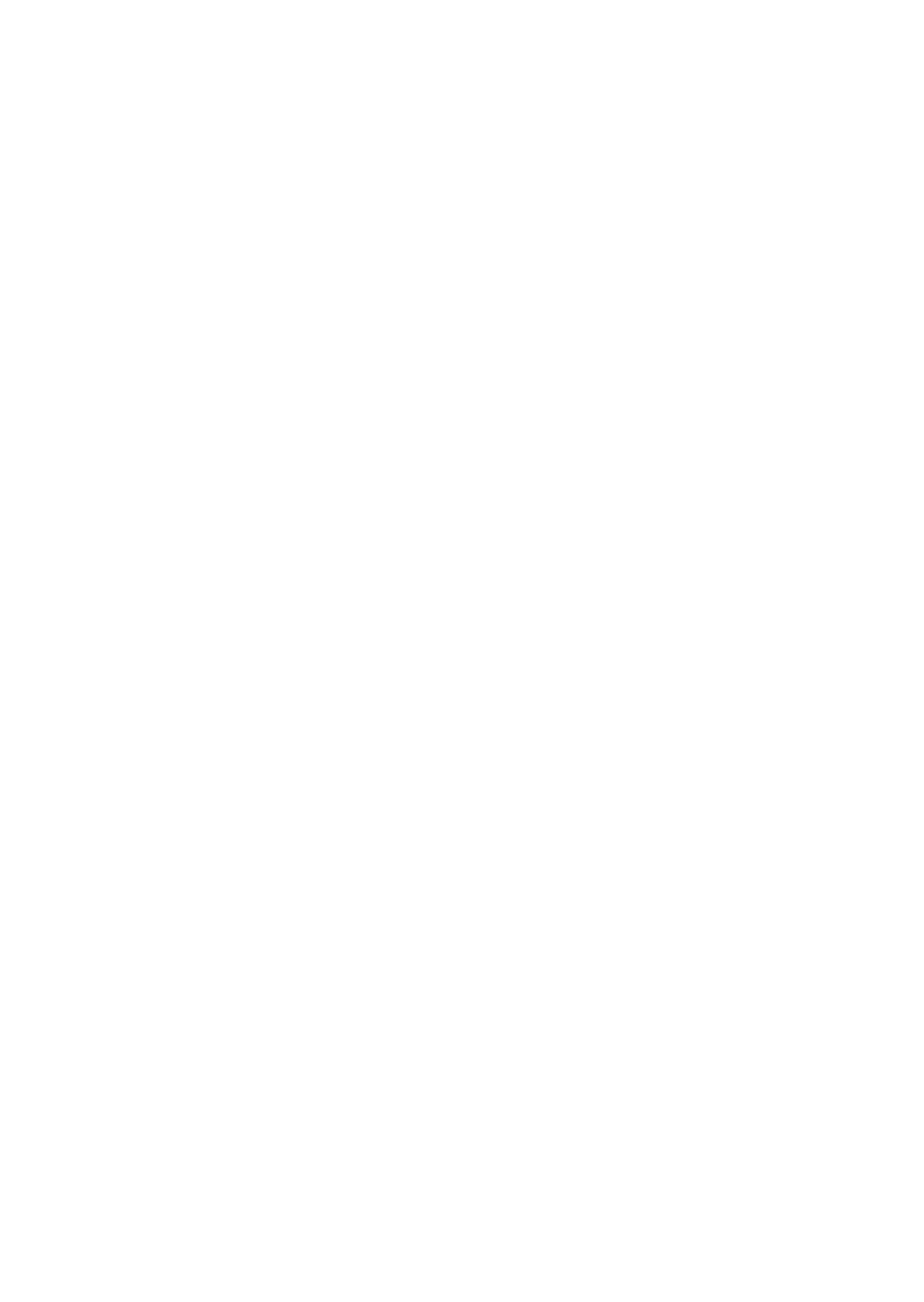### **Foreword**

The Code of Conduct for Victorian Public Sector Employees describes the behaviours that exemplify the values contained in the *Public Administration Act 2004* (the Act). The values and this Code build on our public sector's long tradition of striving to meet the high standards the community rightly expects of it and provide the foundation of the integrity and accountability framework for all public sector employees.

Changes to the Act in 2014 provide for codes of conduct to be issued by the Victorian Public Sector Commission. In doing so, I am mindful that the public sector values on which the Code is based have not changed since first enacted in 2004 and that both the values and the previous Code are well established within the culture of many public sector organisations.

The fact that this Code is being re-issued with only minor changes shows the core behaviours it prescribes remain relevant for public sector employees in an ever changing sector. The changes are intended to clarify existing requirements, particularly in the key areas of conflicts of interest and gifts and benefits, rather than introduce new obligations.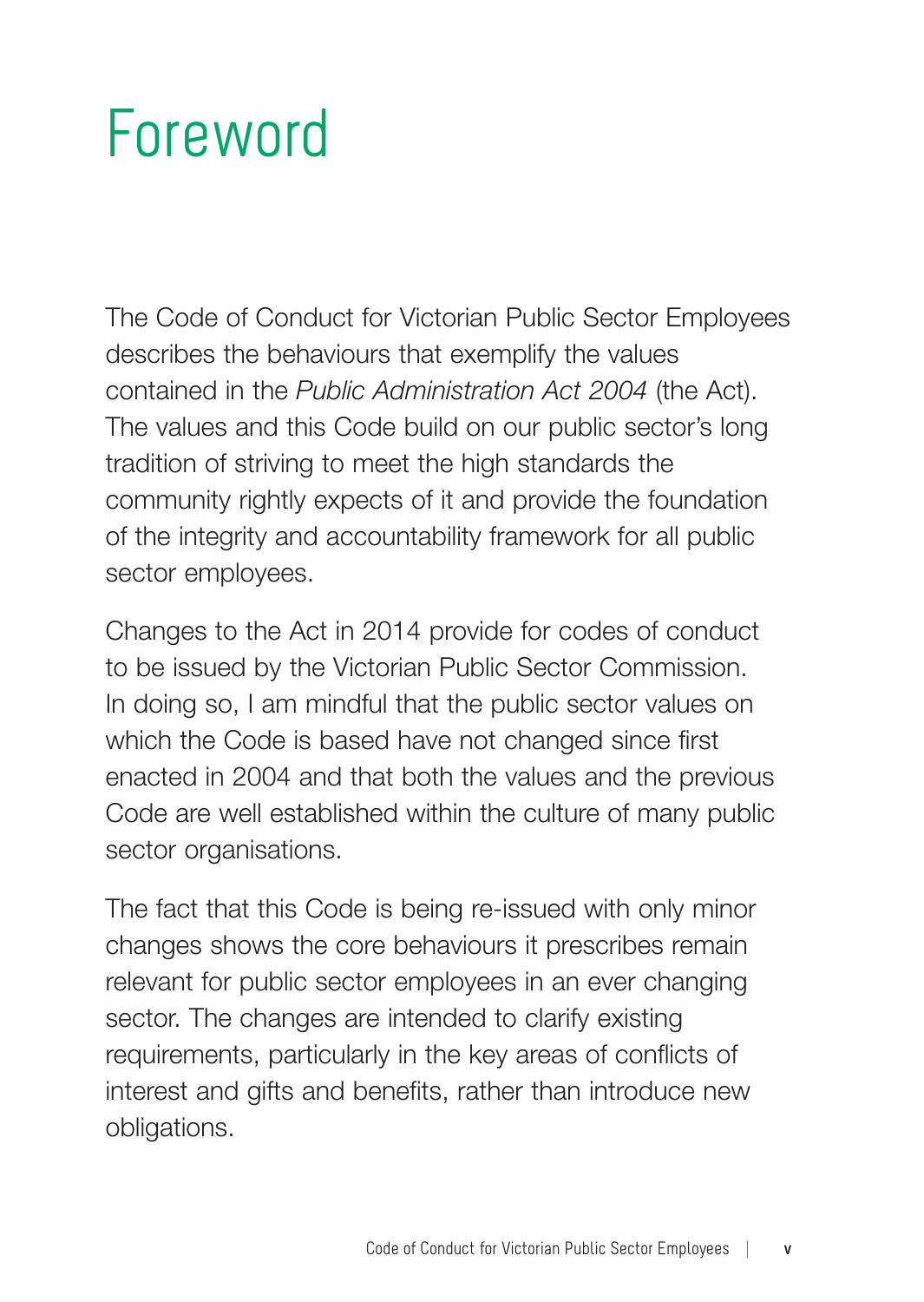As the public sector continues to adapt and evolve, it is essential that it retains the key attributes that have allowed it to play its critical role with the full confidence of Government and the wider community for over a century. Those key attributes are its apolitical nature, responsiveness, effectiveness and accountability; and it is precisely these things that the public sector values and this Code seek to reinforce and protect.

Victorian public sector employees work in a vast array of occupations and workplaces. It is important that the Code be expressed in a way that is relevant across this diverse environment and as a result, the Code will need to be supported by additional information and guidance at the local level. As it is not possible to provide a detailed rule for every conceivable situation, organisations ultimately must rely on the accountability of individuals for their own actions and behaviour.

I urge all public sector employees to take the opportunity to refresh their understanding of how the Code of Conduct guides their behaviour and to engage with their colleagues and managers about how they can best adhere to its requirements.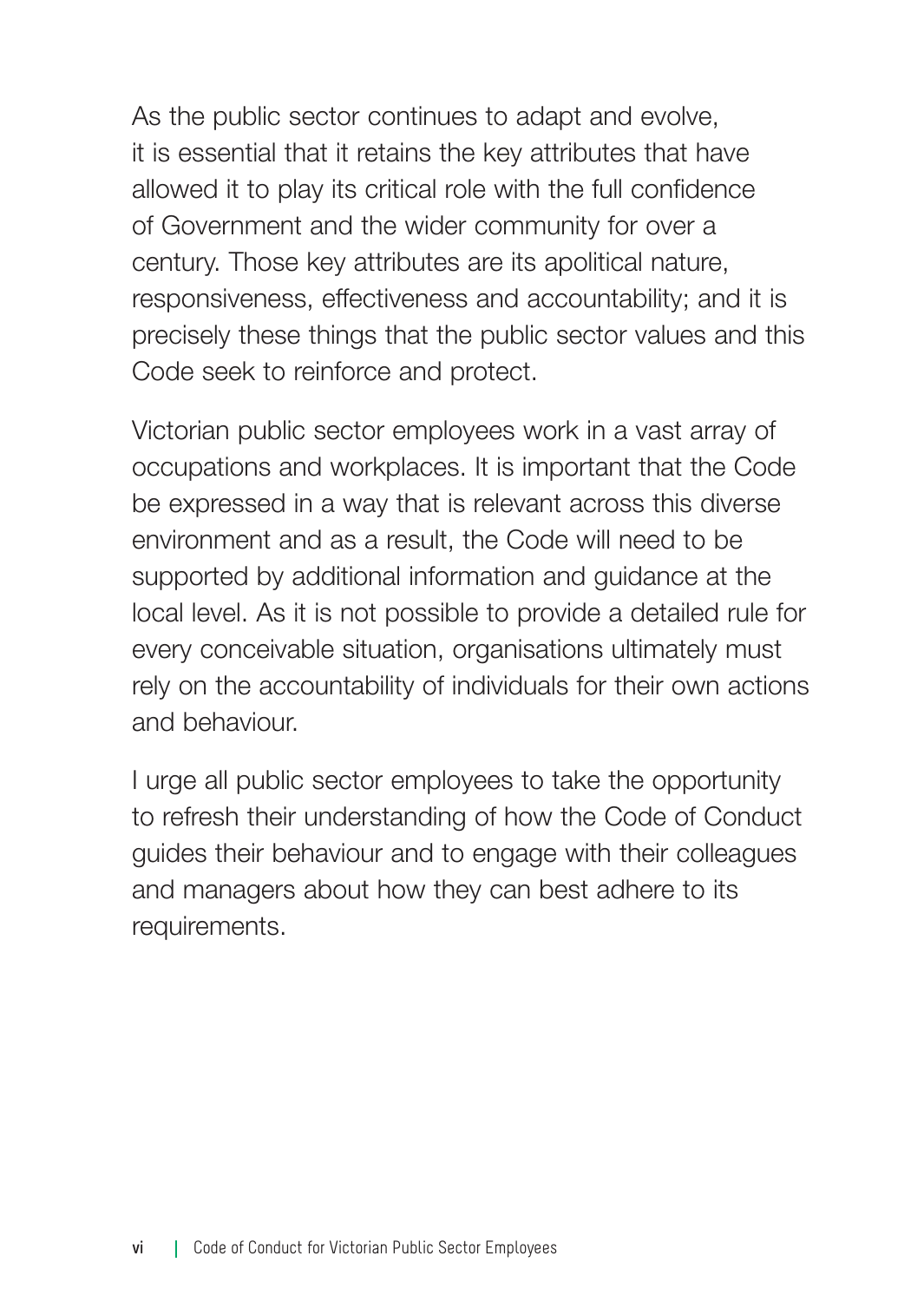### Public Sector Values

*(Public Administration Act 2004,* s. 7*)*

**Responsiveness –** public officials should demonstrate responsiveness by:

- (i) providing frank, impartial and timely advice to the Government; and
- (ii) providing high quality services to the Victorian community; and
- (iii) identifying and promoting best practice.

**Integrity –** public officials should demonstrate integrity by:

- (i) being honest, open and transparent in their dealings; and
- (ii) using powers responsibly; and
- (iii) reporting improper conduct; and
- (iv) avoiding any real or apparent conflicts of interest; and
- (v) striving to earn and sustain public trust of a high level.

**Impartiality –** public officials should demonstrate impartiality by:

- (i) making decisions and providing advice on merit and without bias, caprice, favouritism or self-interest; and
- (ii) acting fairly by objectively considering all relevant facts and fair criteria; and
- (iii) implementing Government policies and programs equitably.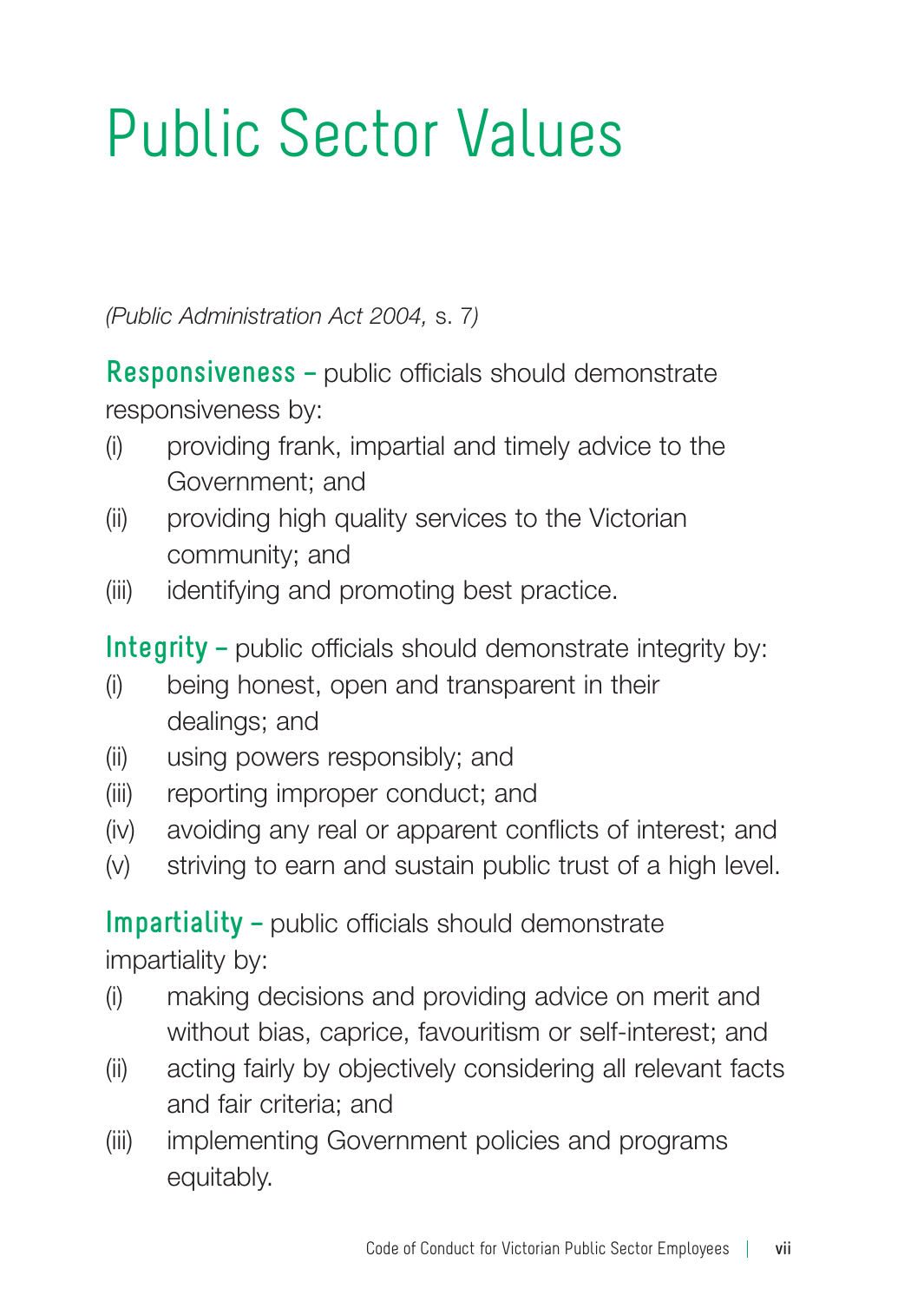**Accountability –** public officials should demonstrate accountability by:

- (i) working to clear objectives in a transparent manner; and
- (ii) accepting responsibility for their decisions and actions; and
- (iii) seeking to achieve best use of resources; and
- (iv) submitting themselves to appropriate scrutiny.

**Respect –** public officials should demonstrate respect for colleagues, other public officials and members of the Victorian community by:

- (i) treating them fairly and objectively; and
- (ii) ensuring freedom from discrimination, harassment and bullying; and
- (iii) using their views to improve outcomes on an ongoing basis.

**Leadership –** public officials should demonstrate leadership by actively implementing, promoting and supporting these values.

**Human Rights –** public officials should respect and promote the human rights set out in the *Charter of Human Rights and Responsibilities* by:

- (i) making decisions and providing advice consistent with human rights; and
- (ii) actively implementing, promoting and supporting human rights.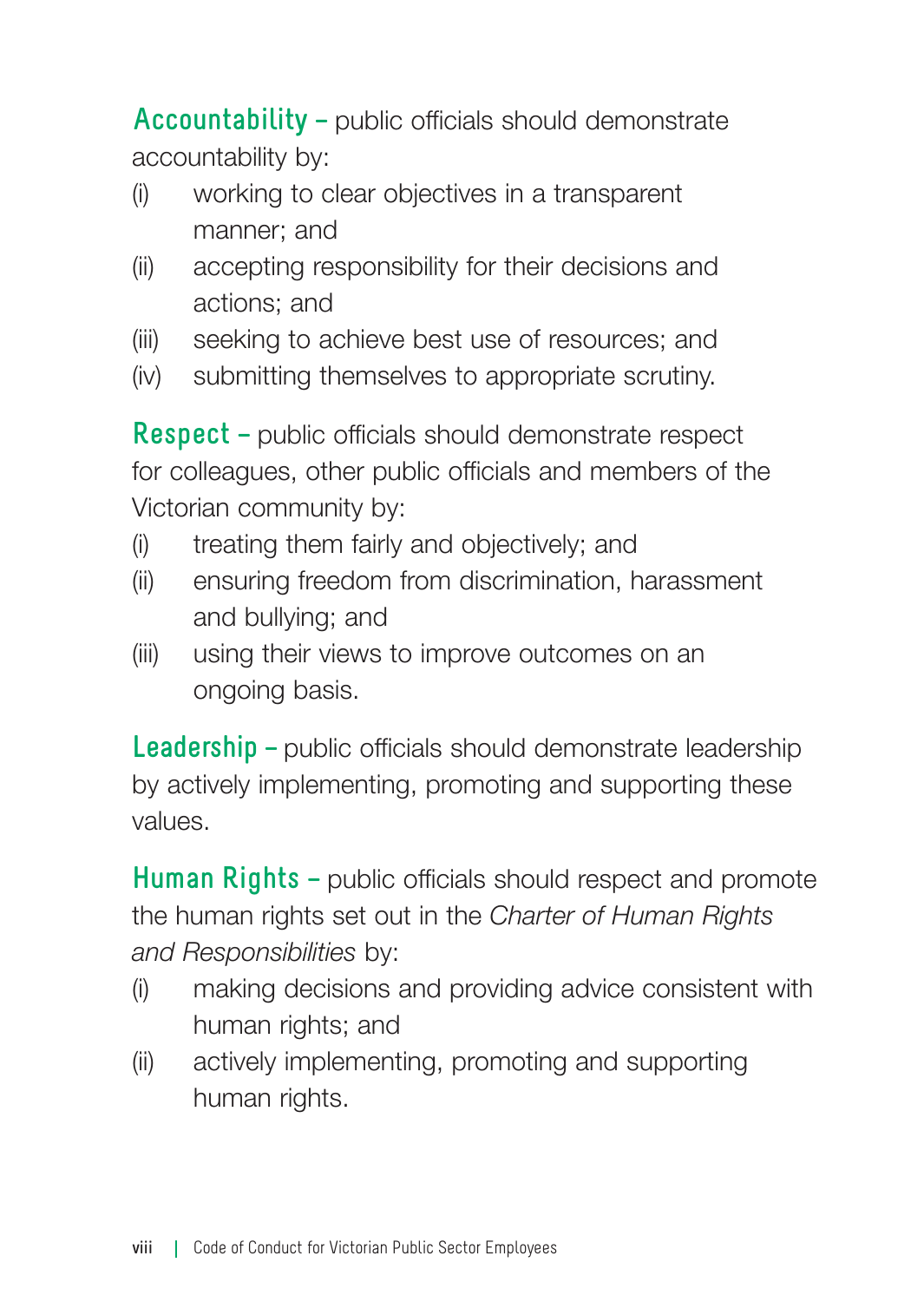### **Contents**

| <b>Foreword</b>             | V                                   |                                   |                |
|-----------------------------|-------------------------------------|-----------------------------------|----------------|
| <b>Public Sector Values</b> | vii                                 |                                   |                |
| ı.                          | Introduction                        | 1                                 |                |
|                             |                                     | 1.1 A Binding Code of Conduct     | 1              |
|                             |                                     | 1.2 Purpose of the Code           | 1              |
|                             |                                     | 1.3 Pre-employment                | $\overline{c}$ |
|                             |                                     | 1.4 Contractors and Consultants   | $\overline{c}$ |
|                             |                                     | 1.5 Other Available Guidance      | 3              |
|                             |                                     | 1.6 Professional Codes of Conduct | 3              |
|                             |                                     | 1.7 Breach of this Code           | $\overline{4}$ |
| 2.                          | <b>Demonstrating Responsiveness</b> | 5                                 |                |
|                             |                                     | 2.1 Advising Government           | 5              |
|                             |                                     | 2.2 Remaining Apolitical          | 6              |
|                             |                                     | 2.3 Services to the Community     | 8              |
|                             |                                     | 2.4 Contributing to Improvements  | 8              |
| 3.                          | <b>Demonstrating Integrity</b>      | 9                                 |                |
|                             | 3.1                                 | Honesty at Work                   | 9              |
|                             |                                     | 3.2 Using Powers at Work          | 9              |
|                             |                                     | 3.3 Financial Probity             | 10             |
|                             |                                     |                                   |                |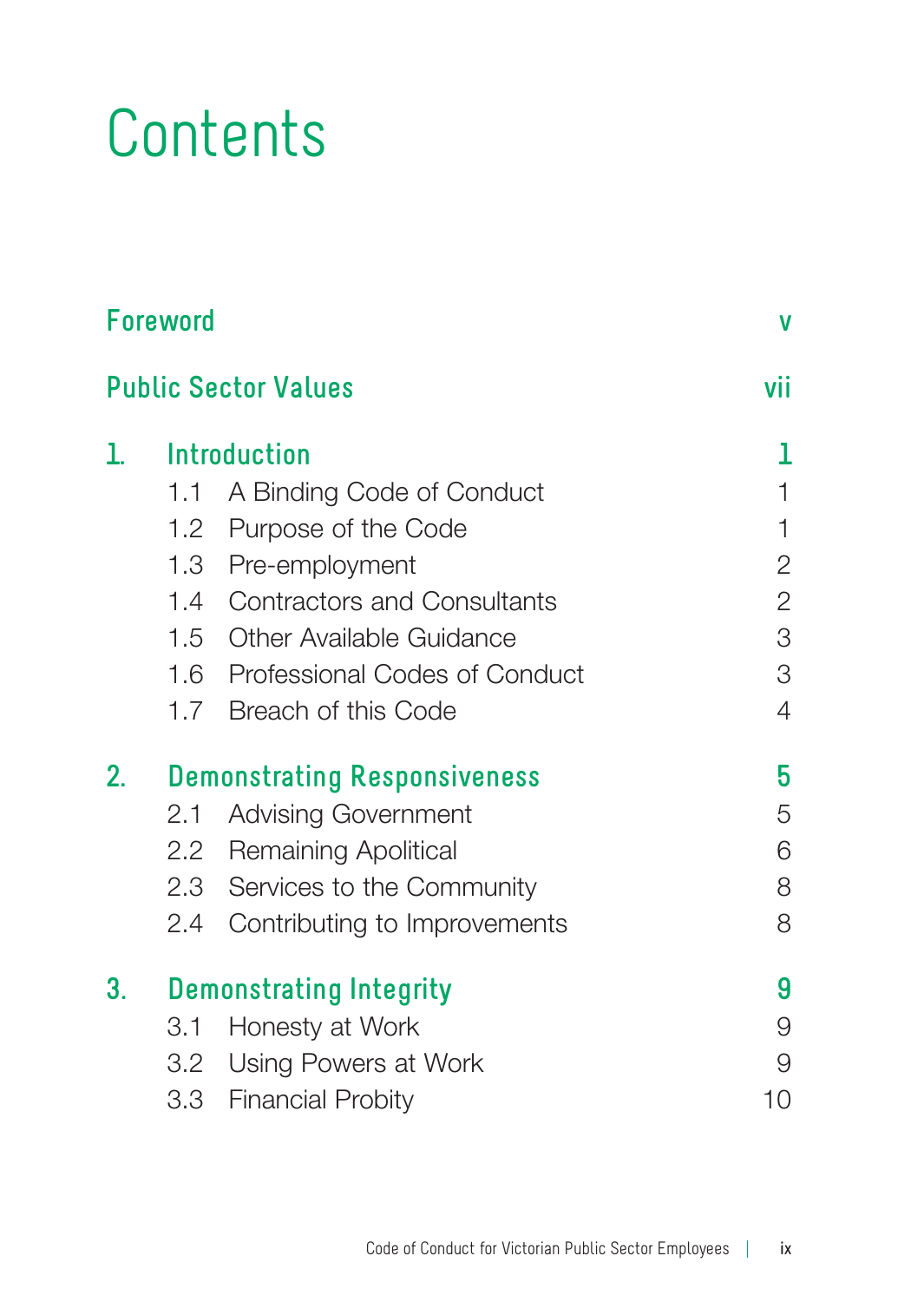|    | 3.4                               | Official Information                        | 10                |
|----|-----------------------------------|---------------------------------------------|-------------------|
|    |                                   | 3.5 Public Comment                          | 11                |
|    |                                   | 3.6 Reporting Unethical Behaviour           | 11                |
|    |                                   | 3.7 Conflict of Interest                    | 12                |
|    |                                   | 3.8 Other Employment                        | $12 \overline{ }$ |
|    |                                   | 3.9 Public Trust                            | 13                |
|    |                                   | 3.10 Criminal Offences                      | 13                |
|    |                                   | 3.11 Drugs and Alcohol                      | 14                |
| 4. | <b>Demonstrating Impartiality</b> |                                             |                   |
|    | 4.1                               | Decisions and Advice                        | 15                |
|    |                                   | 4.2 Gifts and Benefits                      | 16                |
|    |                                   | 4.3 Acting Fairly                           | 16                |
|    |                                   | 4.4 Implementing Government Policies        | 16                |
|    |                                   | and Programs                                |                   |
| 5. |                                   | <b>Demonstrating Accountability</b>         | 17                |
|    | 5.1                               | Working to Clear Objectives                 | 17                |
|    | 5.2                               | Being Responsible for Decisions and Actions | 18                |
|    |                                   | 5.3 Work Resources                          | 18                |
|    |                                   | 5.4 Open to Scrutiny                        | 19                |
|    |                                   | 5.5 Ability to Meet Essential Requirements  | 19                |
|    | 5.6                               | Compliance with Legislation                 | 19                |
|    |                                   |                                             |                   |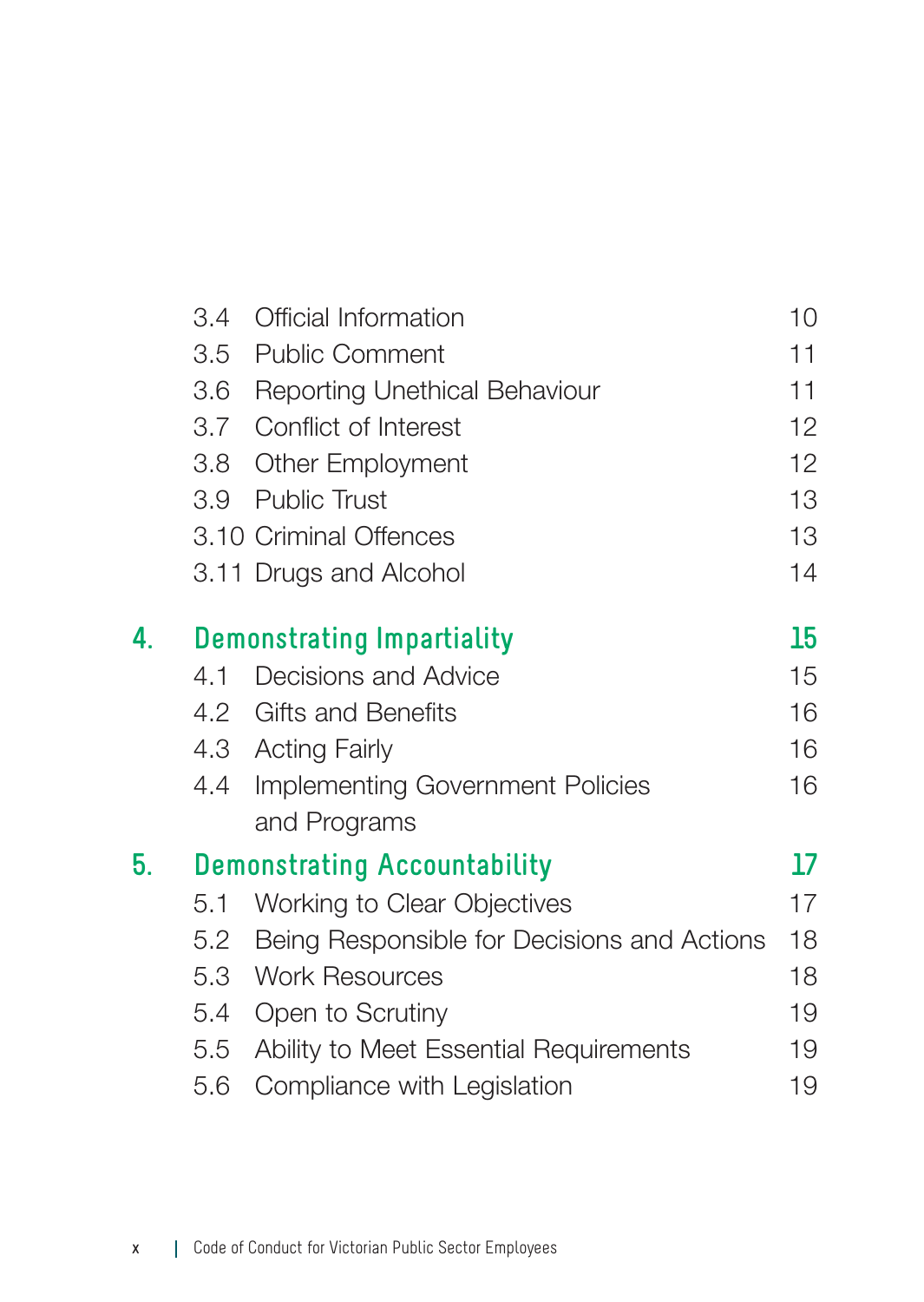| <b>Demonstrating Respect</b>             |                                       |                                                                              |
|------------------------------------------|---------------------------------------|------------------------------------------------------------------------------|
| 6.1                                      | Fair and Objective Treatment          | 20                                                                           |
| 6.2                                      |                                       | 21                                                                           |
| 6.3                                      | Maintaining Confidentiality           | 21                                                                           |
| 6.4                                      |                                       | 21                                                                           |
| 6.5                                      | Improving Outcomes                    | 22                                                                           |
| <b>Demonstrating Leadership</b>          |                                       | 23                                                                           |
| 7.1                                      | Leading by Example                    | 23                                                                           |
| 7.2                                      |                                       | 24                                                                           |
|                                          | Supporting Others                     | 25                                                                           |
| Demonstrating Commitment to Human Rights |                                       | 26                                                                           |
| 8.1                                      | Understanding Human Rights            | 26                                                                           |
| 8.2                                      | Making Decisions and Providing Advice | 26                                                                           |
|                                          | Consistent with Human Rights          |                                                                              |
| 8.3                                      | Implementing Human Rights             | 27                                                                           |
| 8.4                                      | Protecting Human Rights               | 27                                                                           |
|                                          |                                       | Privacy and Confidentiality<br>Equity and Diversity<br>Managing Staff<br>7.3 |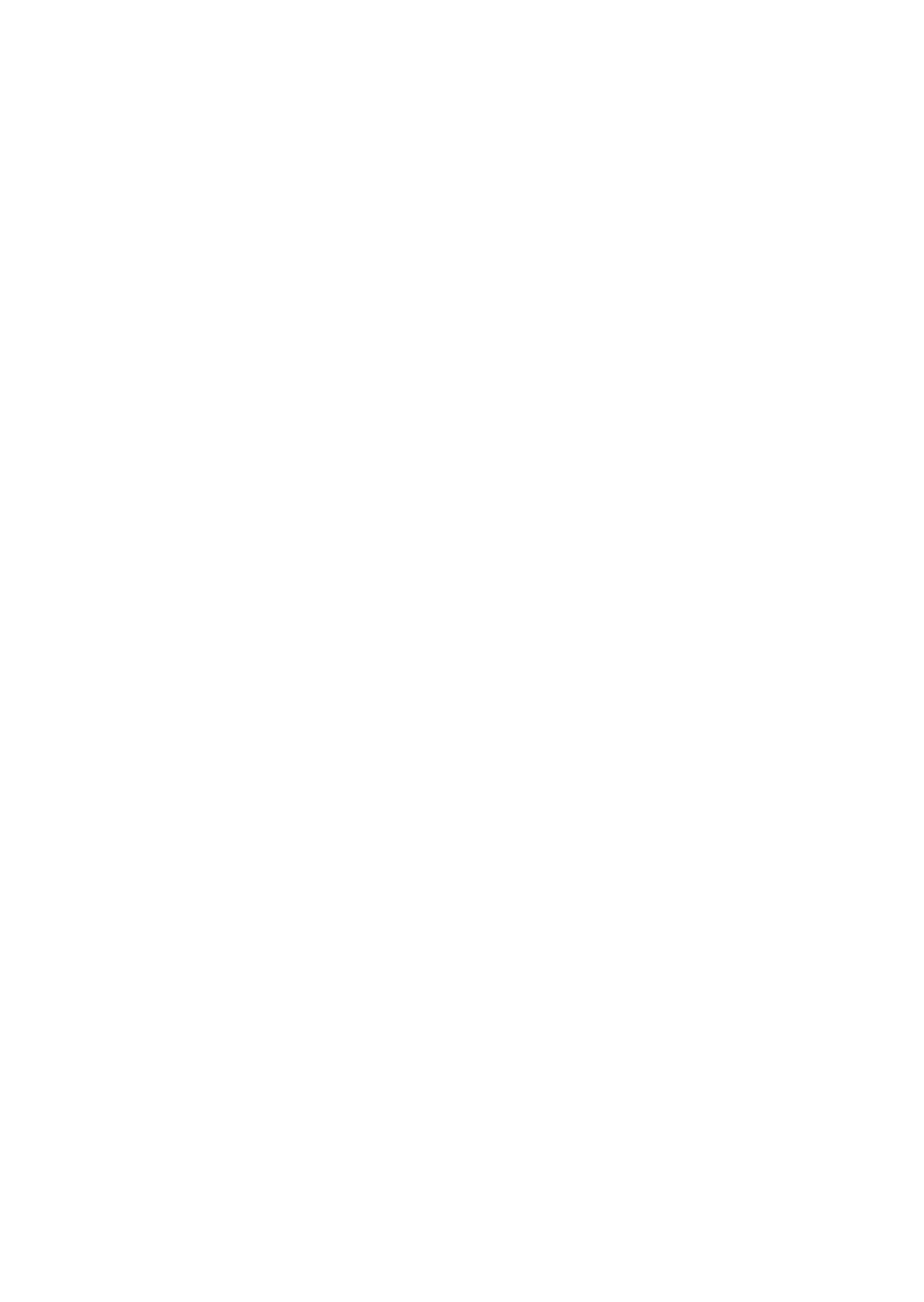## Introduction

### **1.1 A Binding Code of Conduct**

This Code of Conduct prescribes the behaviour expected of public sector employees.

Public sector employees are required to familiarise themselves and act in accord with the Code of Conduct. The Code of Conduct is binding on those employees to whom it applies and a contravention of it may constitute misconduct.

#### **1.2 Purpose of the Code**

The purpose of the Code of Conduct is to promote adherence to the public sector values prescribed in the *Public Administration Act 2004*. Given the broad and diverse nature of public sector organisations this Code prescribes standards of required behaviour rather than detailed policies and procedures.

**1**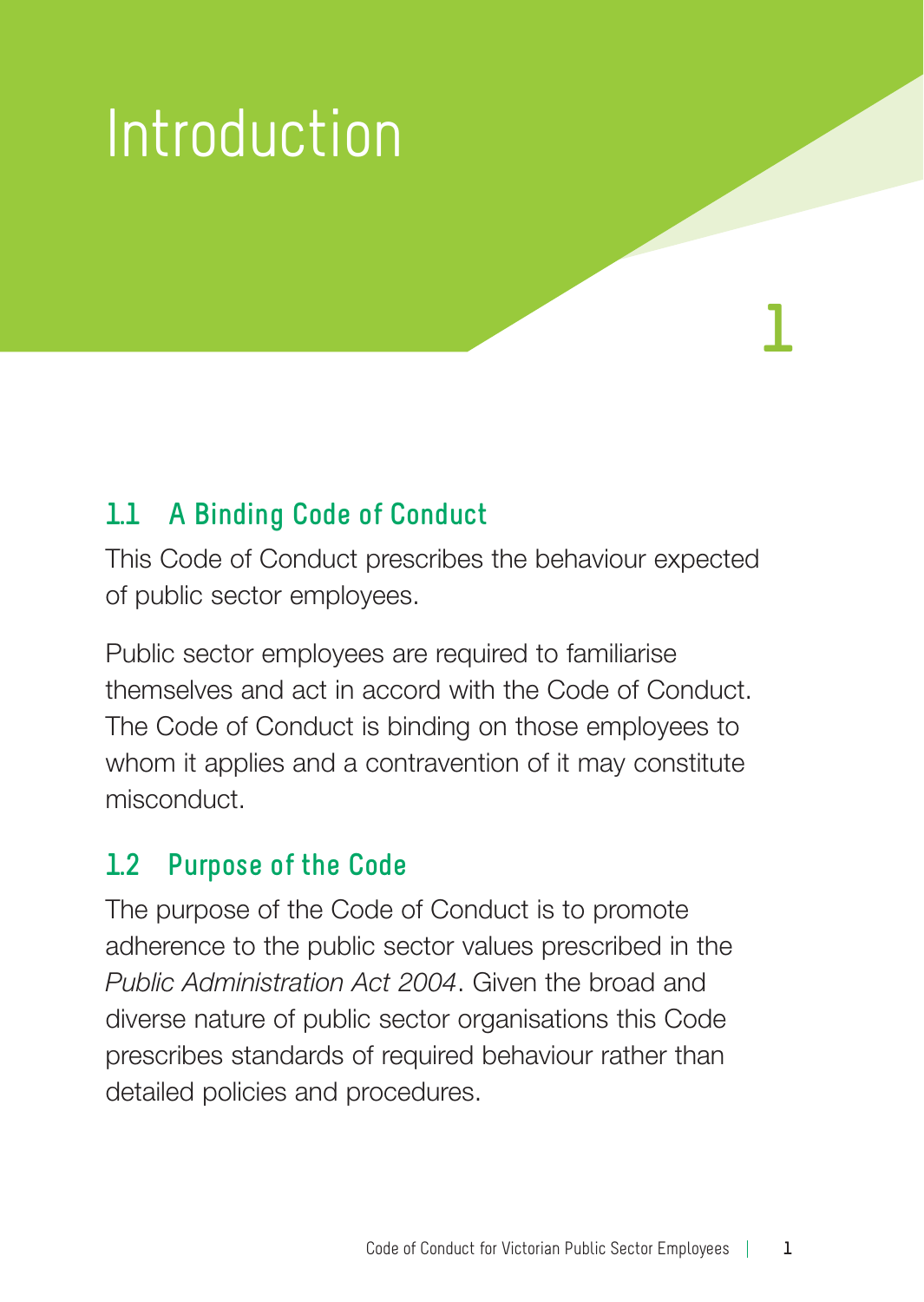The heads of individual public sector bodies are to develop and implement policies and procedures tailored to their own operating environment, to support the application of the Code. Public sector employees are required to comply with these policies and procedures.

The Code is designed to help public sector employees understand the responsibilities and obligations of working in the public sector. The behaviours described in the Code are essential in our relationships with the Government, community and other public sector employees.

### **1.3 Pre-employment**

The Code of Conduct can only bind public sector employees from the commencement of their employment. Public sector bodies need to establish policies and procedures that include provisions for dealing with false, incorrect or misleading information provided in relation to applications for employment.

### **1.4 Contractors and Consultants**

Public sector employers are to require contractors or consultants engaged in or by their public body (including contractors or consultants engaged through an employment agency) to comply with this Code of Conduct and relevant policies and procedures, where the contractors or consultants: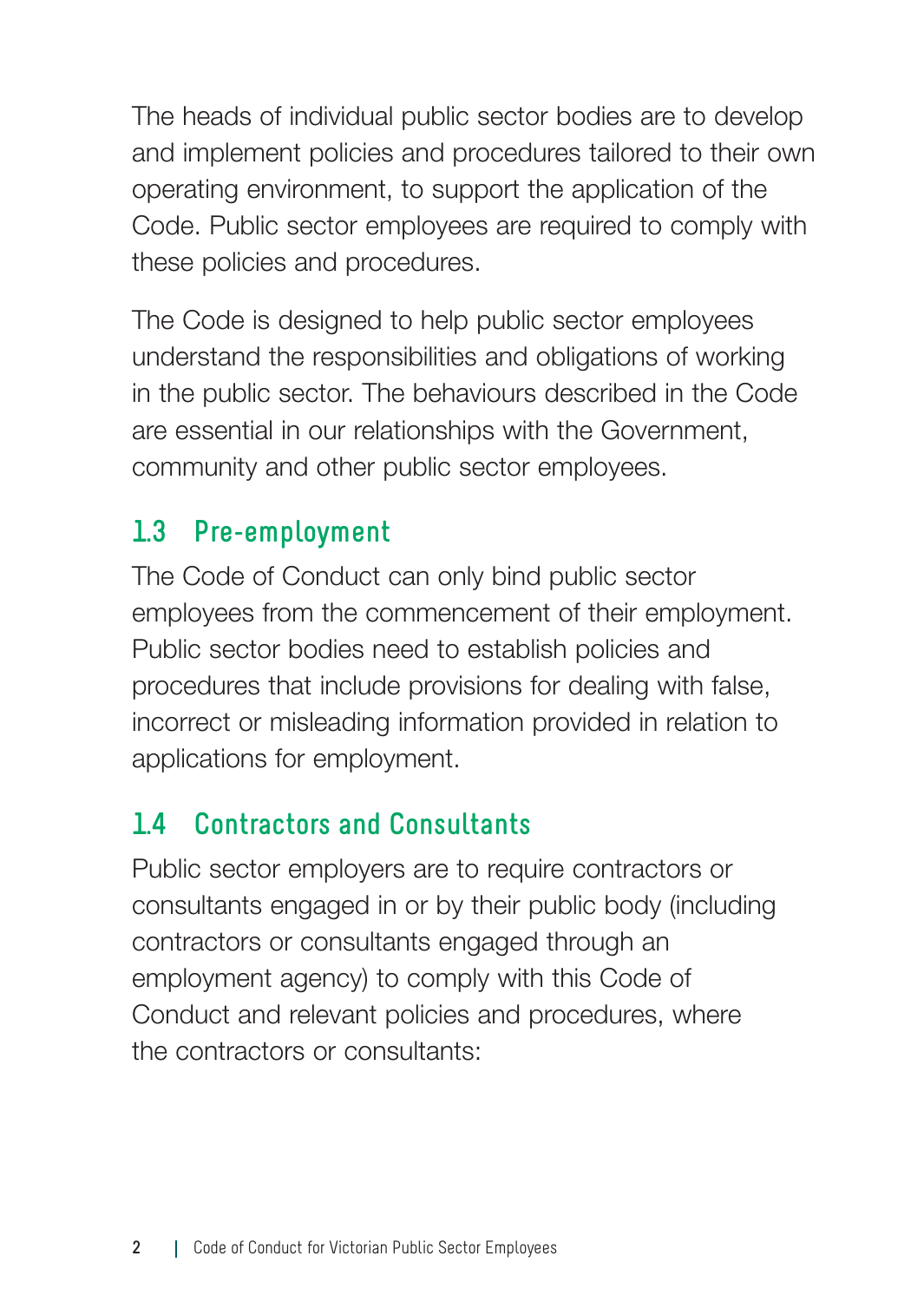- **>** supervise public sector employees;
- **>** undertake work that is of a similar nature to the work undertaken by public sector employees at a premise or location generally regarded as a public sector workplace; or
- **>** use or have access to public sector resources or information that are not normally accessible or available to the public.

### **1.5 Other Available Guidance**

In addition to conduct prescribed in this Code, there may be specific issues which are covered by other legislation, an industrial agreement or award, or a policy or procedure set down by the public sector employer, or by some other relevant authority. Public sector employees who are unsure of the appropriate action to take in a particular situation should seek advice from their employer.

The Victorian Public Sector Commission issues notes to provide additional guidance on obligations under the Code. These guidance notes can be accessed on the VPSC website (www.vpsc.vic.gov.au).

### **1.6 Professional Codes of Conduct**

Certain professions have professional codes of conduct that establish specific behaviours relevant to that profession. This Code of Conduct specifies the behaviour expected of individuals as public sector employees and should be read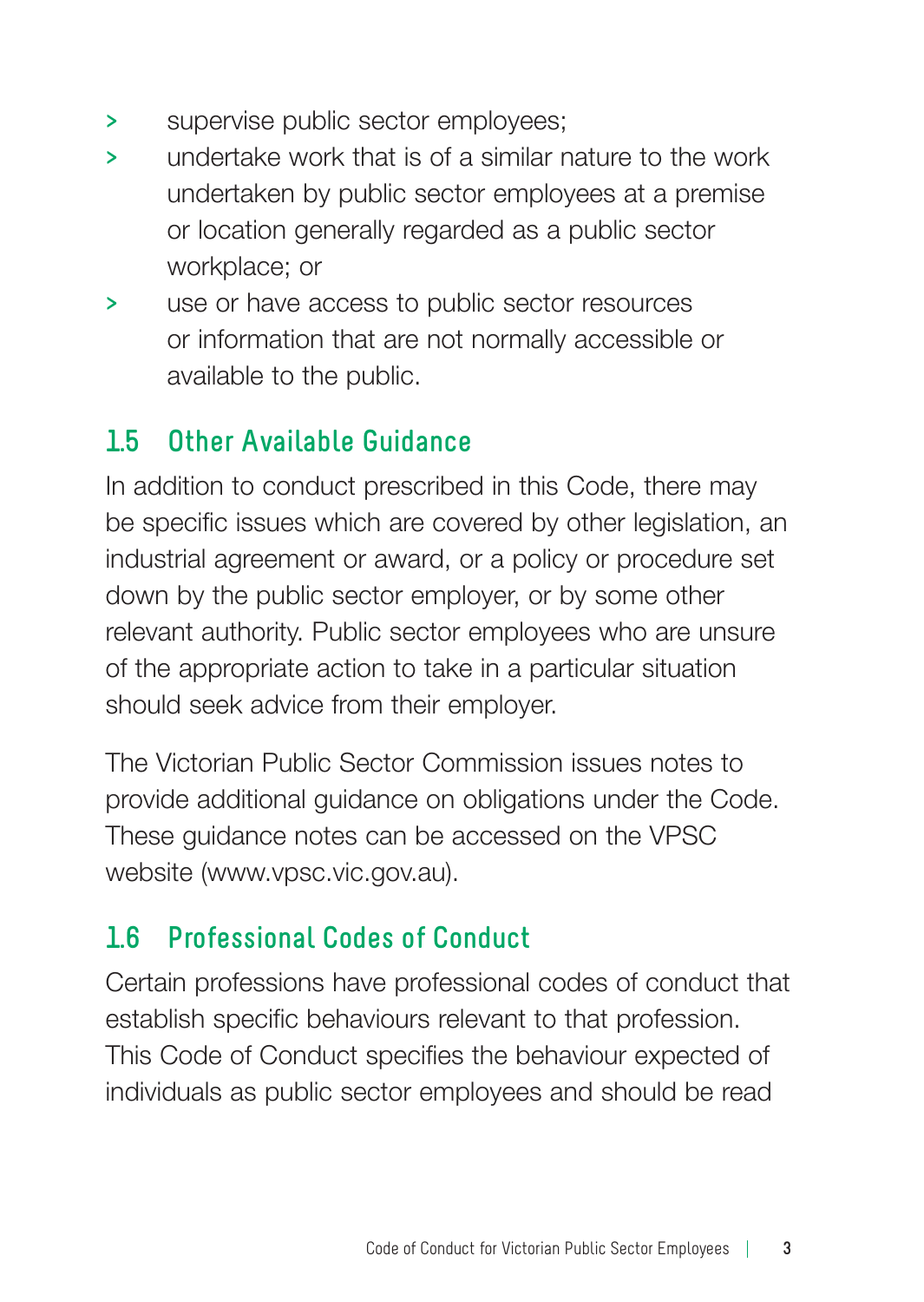in conjunction with any professional code of conduct. Relevant employees need to be aware of their professional code of conduct as well as the provisions of this Code.

Professional codes set out a range of matters relating to the profession including dealing with breaches of the professional code. A breach of a professional code may affect the capacity of a relevant employee to continue to act in that profession and may also affect the ability of that employee to undertake their duties as a public sector employee. However a breach of the public sector Code and any sanctions arising can only be determined in accordance with procedures established for this Code.

### **1.7 Breach of this Code**

This Code is based on the Victorian public sector values and therefore relates to both performance and conduct behaviours.

Failure to behave in the ways described in the Code of Conduct may lead to action under relevant performance management or misconduct processes. These processes need to be consistent with the public sector employment principles (*Public Administration Act 2004,* s. 8), standards issued by the Victorian Public Sector Commission and any relevant industrial instruments; and communicated to all employees.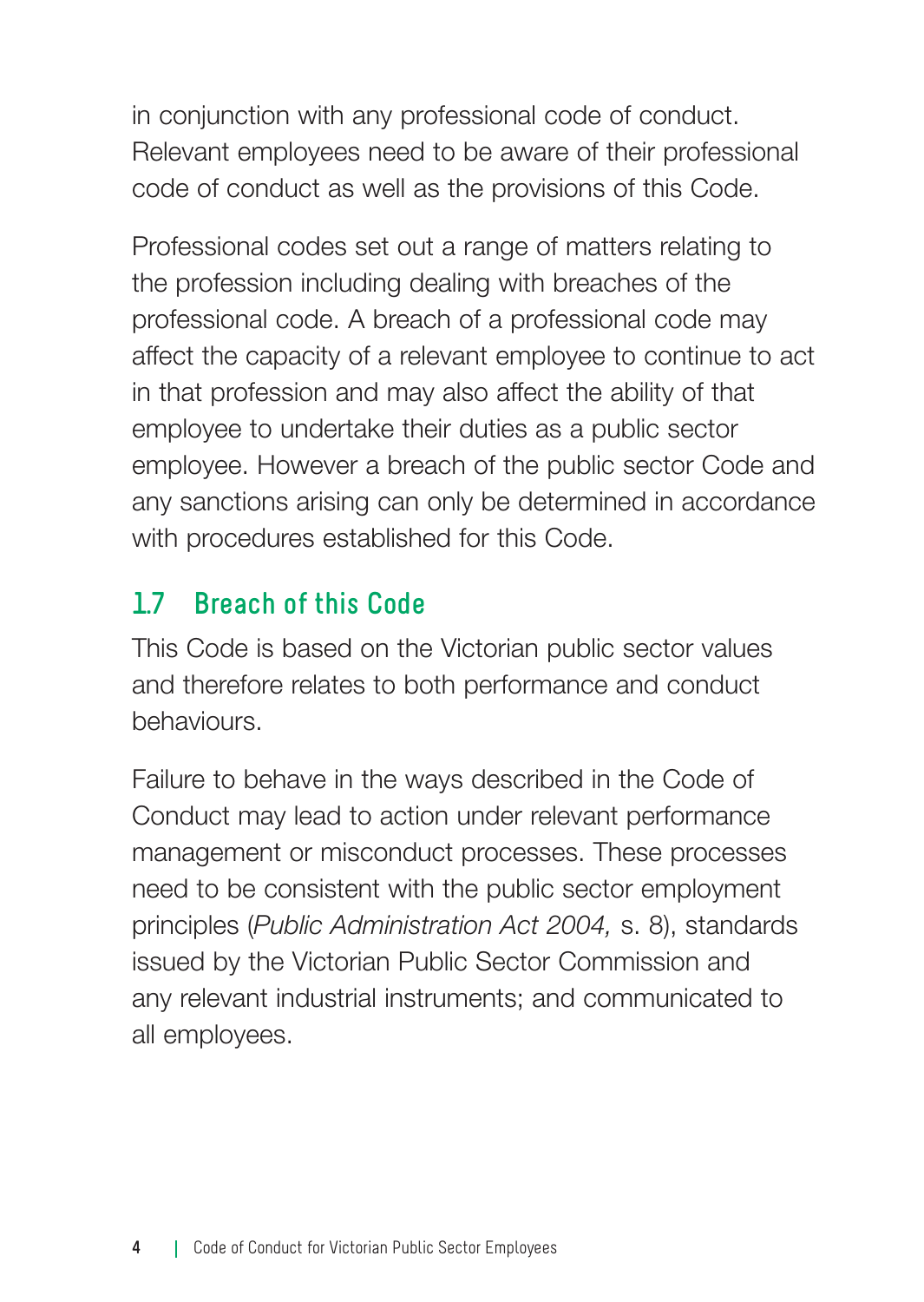### Demonstrating Responsiveness

**2**

Responsiveness – public officials should demonstrate responsiveness by:

- (i) providing frank, impartial and timely advice to the Government; and
- (ii) providing high quality services to the Victorian community; and
- (iii) identifying and promoting best practice.

*(Public Administration Act 2004,* s. 7*)*

### **2.1 Advising Government**

Public sector employees serve the Government of the day and provide the same high standard of advice regardless of the party in power. Advice is provided in a frank, impartial and timely manner, and with an understanding of its implications on the broader policy direction of the Government. Public sector employees do not withhold relevant information from the Government.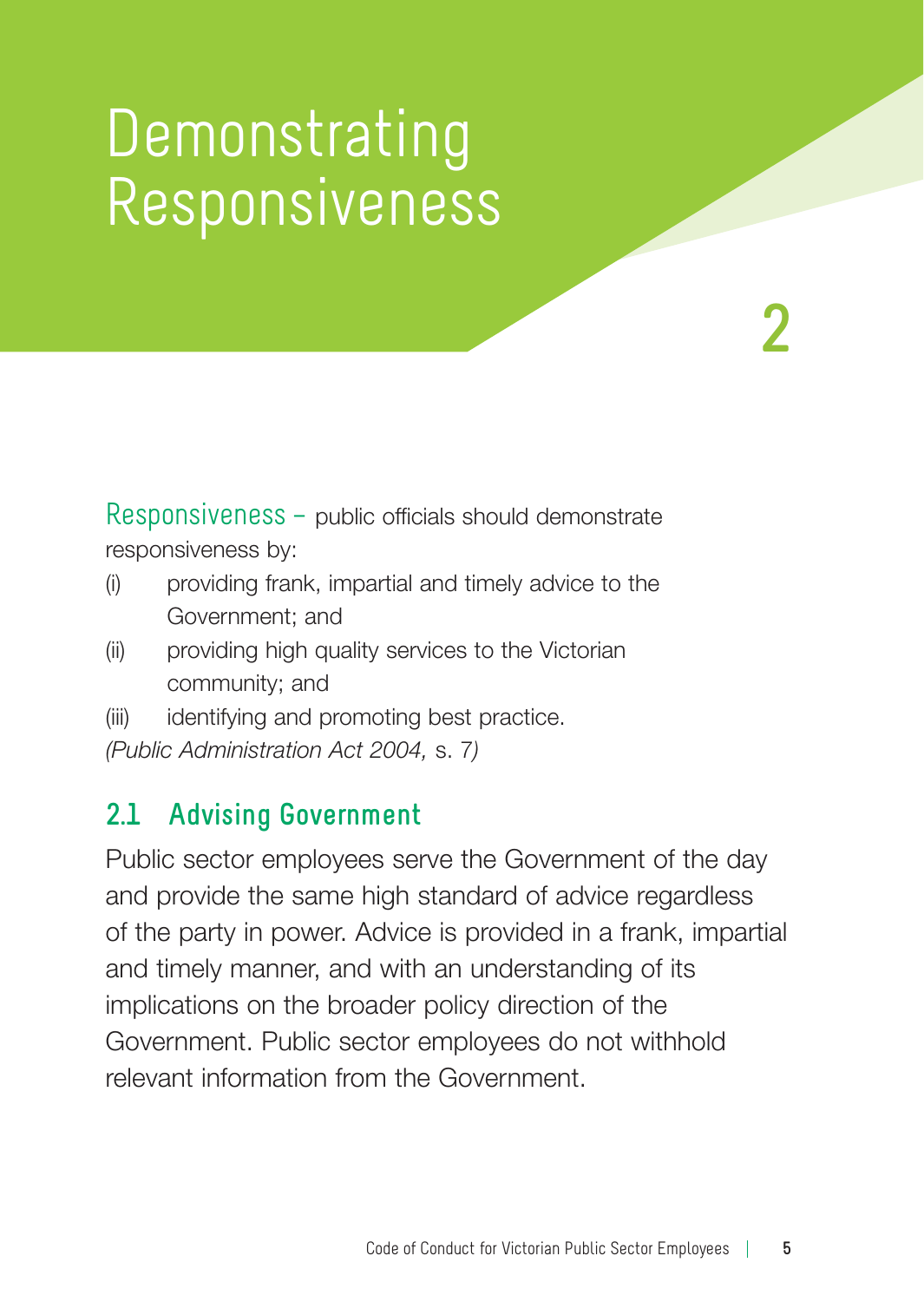### **2.2 Remaining Apolitical**

Public sector employees conduct themselves in an apolitical manner. They implement and administer the policies and programs of the elected government. They avoid in the course of their work, any participation in activities which support a political party or independent candidates including attendance at fund raising or similar events.

During caretaker periods (which are governed by caretaker conventions relating to the period of the election campaign and sometimes the period immediately after the election) public sector employees maintain the neutrality of the public sector and comply with relevant policies and protocols issued by their employer. They do not use their position to support particular issues, parties or candidates in an election campaign.

If standing as a candidate in a State or local government election, public sector employees ensure that they balance this right against their obligations under section 95 of the Victorian Constitution and this Code. They discuss with their manager how this may relate to their public sector duties.

Public sector employees provide briefings or information to members of parliament only when authorised by the relevant minister. When providing briefings or information to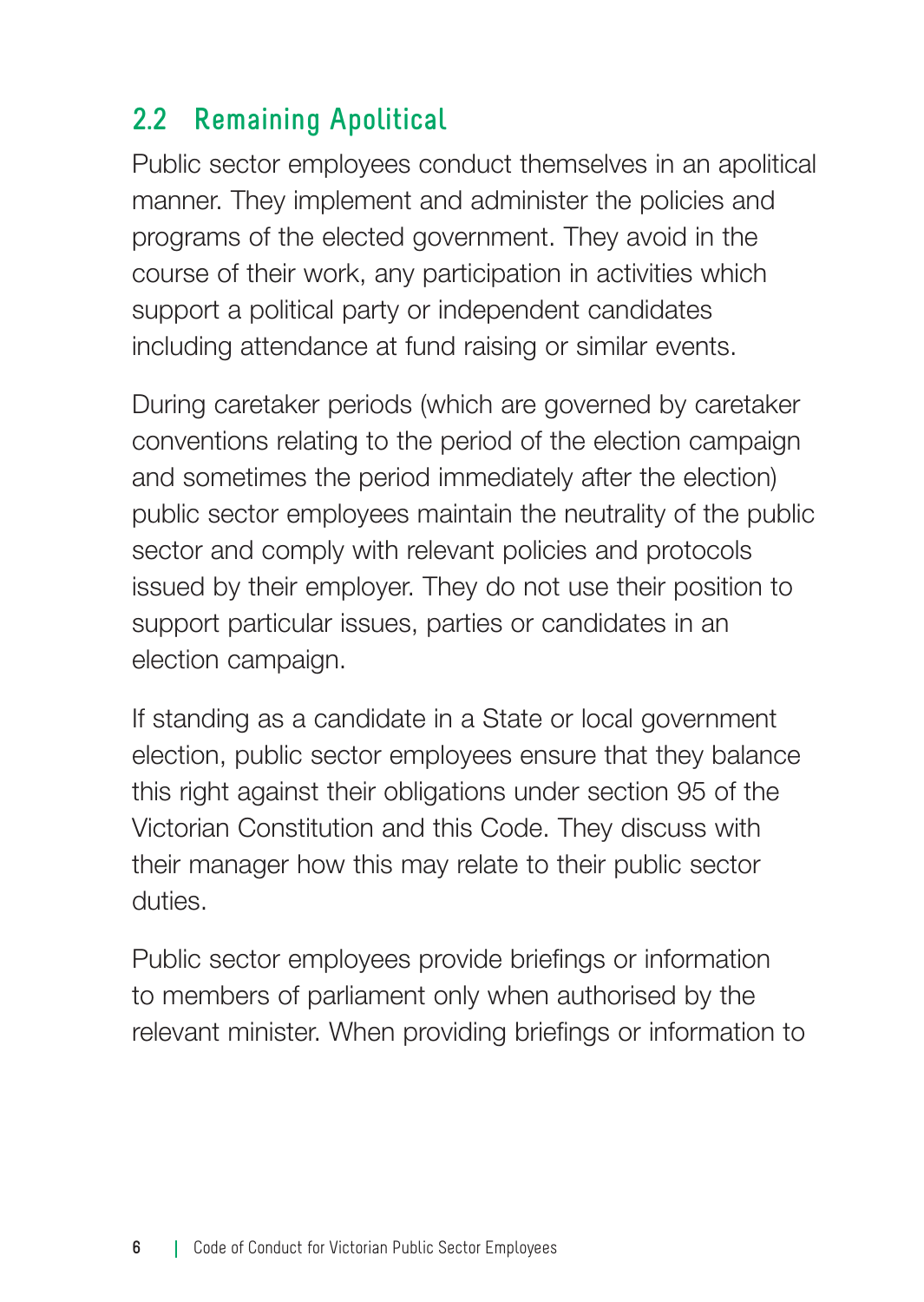members of parliament public sector employees respect the confidentiality of ministerial and government considerations leading to a decision, and decline to provide personal views or judgements on government policy or policy options of the Victorian or other governments.

Public sector employees provide support to ministers when information is required by parliamentary committees and may appear before such committees as a representative of the minister. Information sought by parliamentary committees should be provided unless the relevant minister certifies that disclosure would be prejudicial to the public interest. Official witnesses should be co-operative and frank when giving factual information. On matters of government business, public sector employees may appear before parliamentary committees as a representative of a minister. They are not therefore expected to answer questions:

- **>** seeking their personal views on government policy;
- **>** seeking details of matters considered in relation to a ministerial or government decision or possible decision, unless those details have already been made public or the giving of evidence on them has been approved; and
- **>** that would require a personal judgement on the policies or policy options of the Victorian or other governments.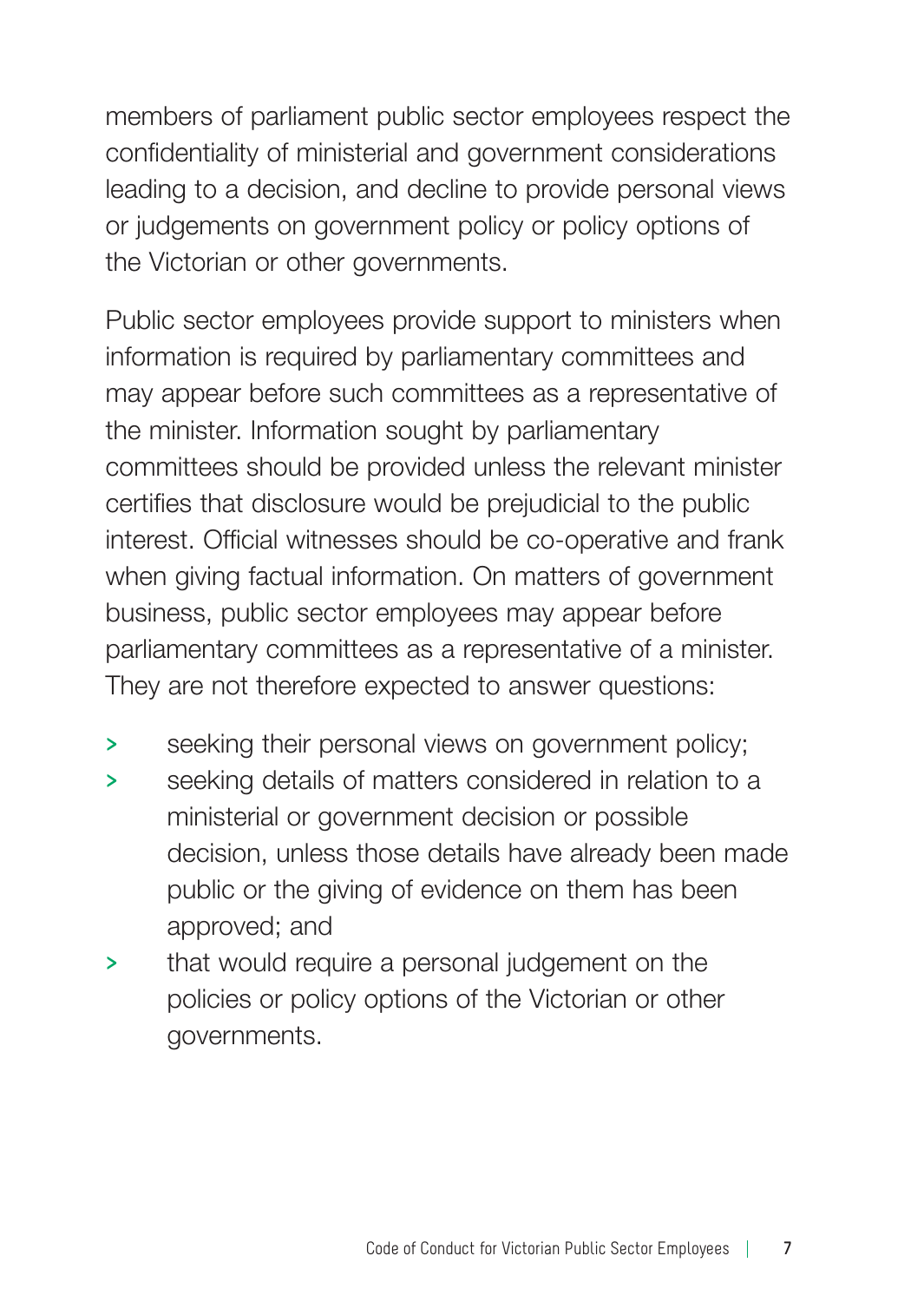Public sector employees who are directed to answer a question falling within the coverage of the categories listed above, seek a deferral until they can discuss the matter with the minister or chief executive as appropriate. Alternatively, they can request that the answer to the particular question be reserved for submission in writing.

### **2.3 Services to the Community**

Public sector employees provide services to the community in an equitable, prompt and professional manner. They act within the level of their authority and in accordance with the relevant policies.

### **2.4 Contributing to Improvements**

Public sector employees are committed to continuous improvement and adopt a best practice approach to the performance of their work. They identify and actively promote appropriate strategies, methods and processes that lead to improved performance.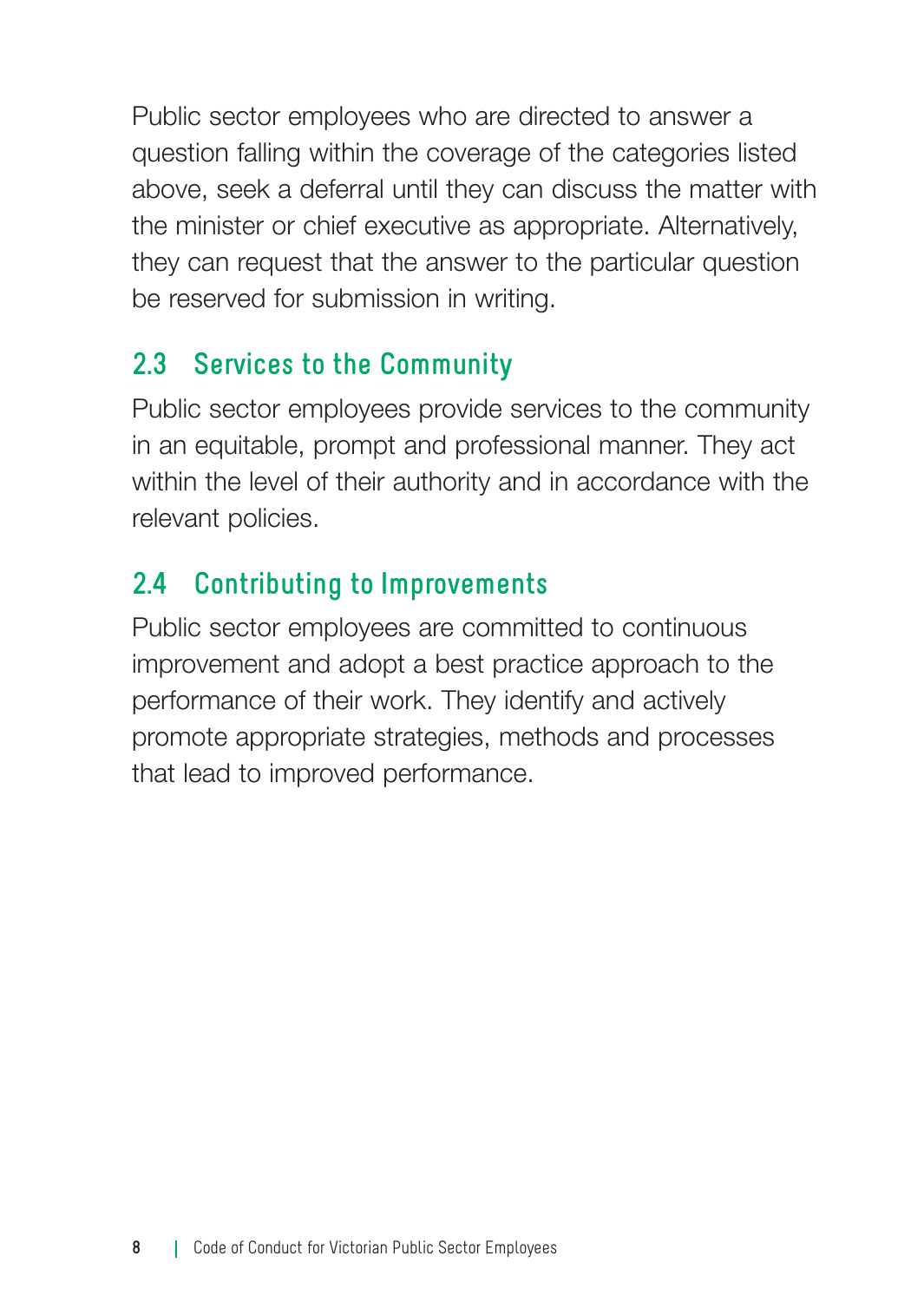## Demonstrating **Integrity**

Integrity – public officials should demonstrate integrity by:

- (i) being honest, open and transparent in their dealings; and
- (ii) using powers responsibly; and
- (iii) reporting improper conduct; and
- (iv) avoiding any real or apparent conflicts of interest; and
- (v) striving to earn and sustain public trust of a high level.

*(Public Administration Act 2004,* s. 7*)*

#### **3.1 Honesty at Work**

Public sector employees act honestly in the performance of their duties. They are open and transparent when making decisions. They give honest advice based on available facts and data. They ensure their advice is up to date.

#### **3.2 Using Powers at Work**

Public sector employees use their power in a responsible way. They do not use their power to provide a private benefit to themselves, their family, friends or associates. They exercise power in a way that is fair and reasonable,

**3**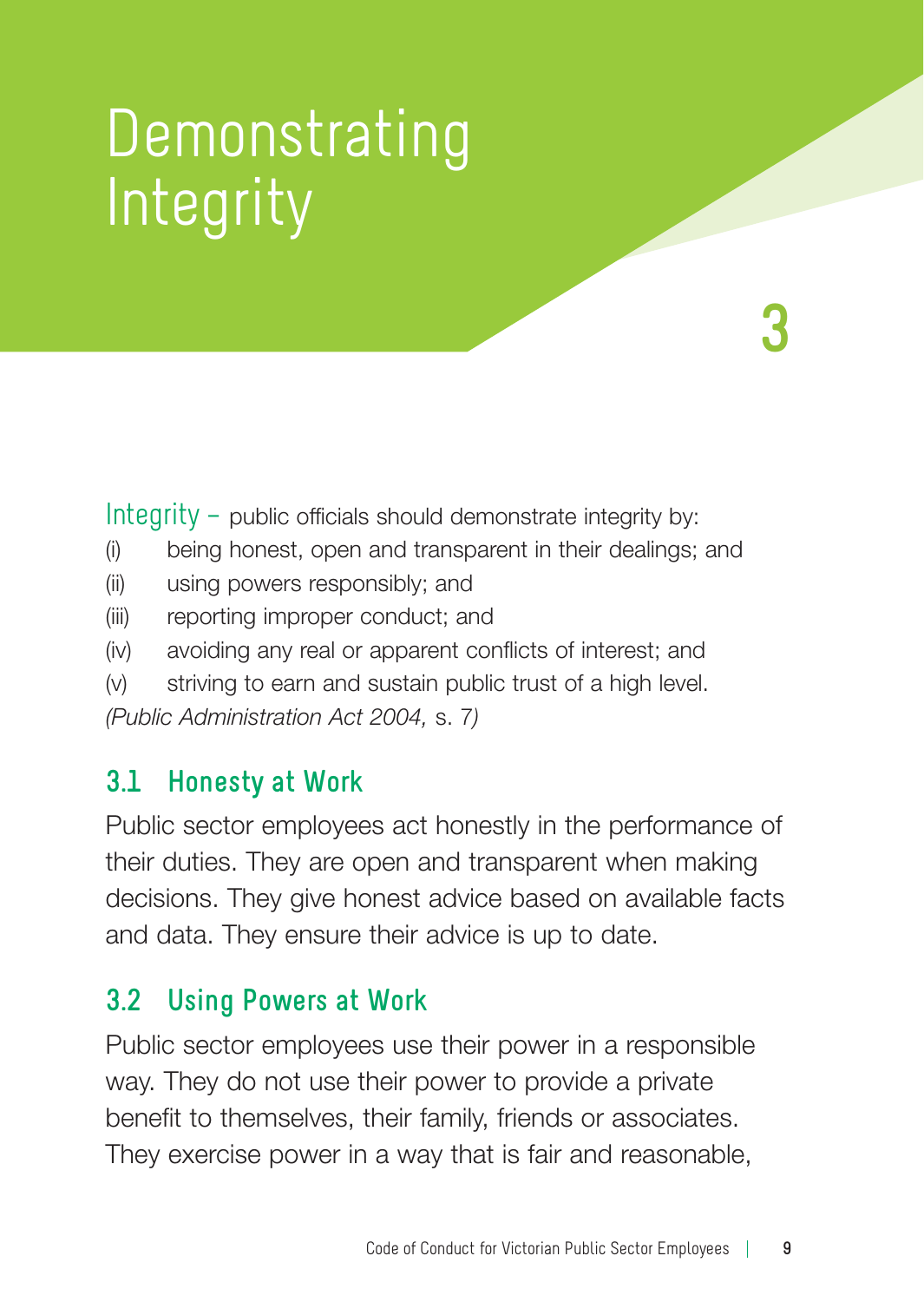and family or other personal relationships do not improperly influence their decisions. They respect the rights and dignity of those affected by their decisions and actions.

### **3.3 Financial Probity**

Public sector employees observe the highest standards of integrity in financial matters and comply with the requirements of relevant financial management legislation, policies and procedures. They maintain a strict separation between work-related and personal financial matters and only use or authorise the use of public financial resources or facilities for work-related purposes.

### **3.4 Official Information**

Public sector employees with access to official information ensure it is only used for official purposes and in an approved manner. Official and personal information is handled according to relevant legislation and public sector body policies and procedures.

Public sector employees only disclose official information or documents acquired in the course of their public employment when required to do so by law, in the legitimate course of duty, when called to give evidence in court, or when proper authority has been given. In such cases comments are confined to factual information only.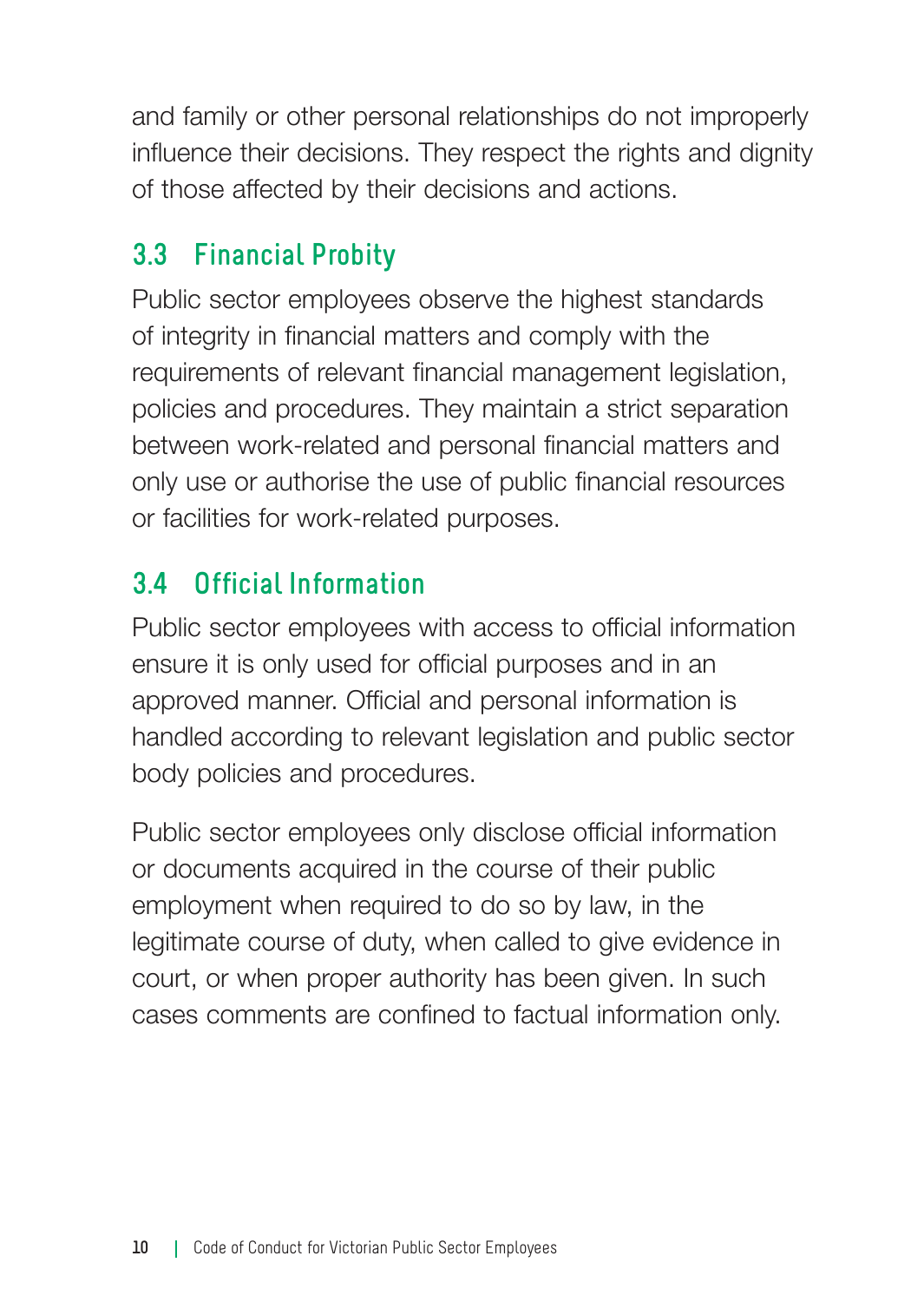### **3.5 Public Comment**

Public sector employees only make public comment when specifically authorised to do so in relation to their duties, a public sector body, or government policies and programs. Such comment is restricted to factual information and avoids the expression of personal opinion. Public comment includes speaking engagements and providing information or comment through any media, including social media.

When making a comment in a private capacity, public sector employees ensure their comments are not related to any government activity that they are involved in or connected with as a public sector employee and make it clear they are expressing their own view. They ensure personal comments do not compromise their capacity to perform their public sector role in an unbiased manner, and that their comments are not seen or perceived to be an official comment.

### **3.6 Reporting Unethical Behaviour**

Public sector employees comply with legislation, policies and lawful instructions in the performance of their work. Public sector employees report to an appropriate authority workplace behaviour that violates any law, rule or regulation, or represents corrupt conduct, mismanagement of public resources, or is a danger to public health or safety, or to the environment. Public sector employers inform their employees of their rights and responsibilities regarding the making of such reports.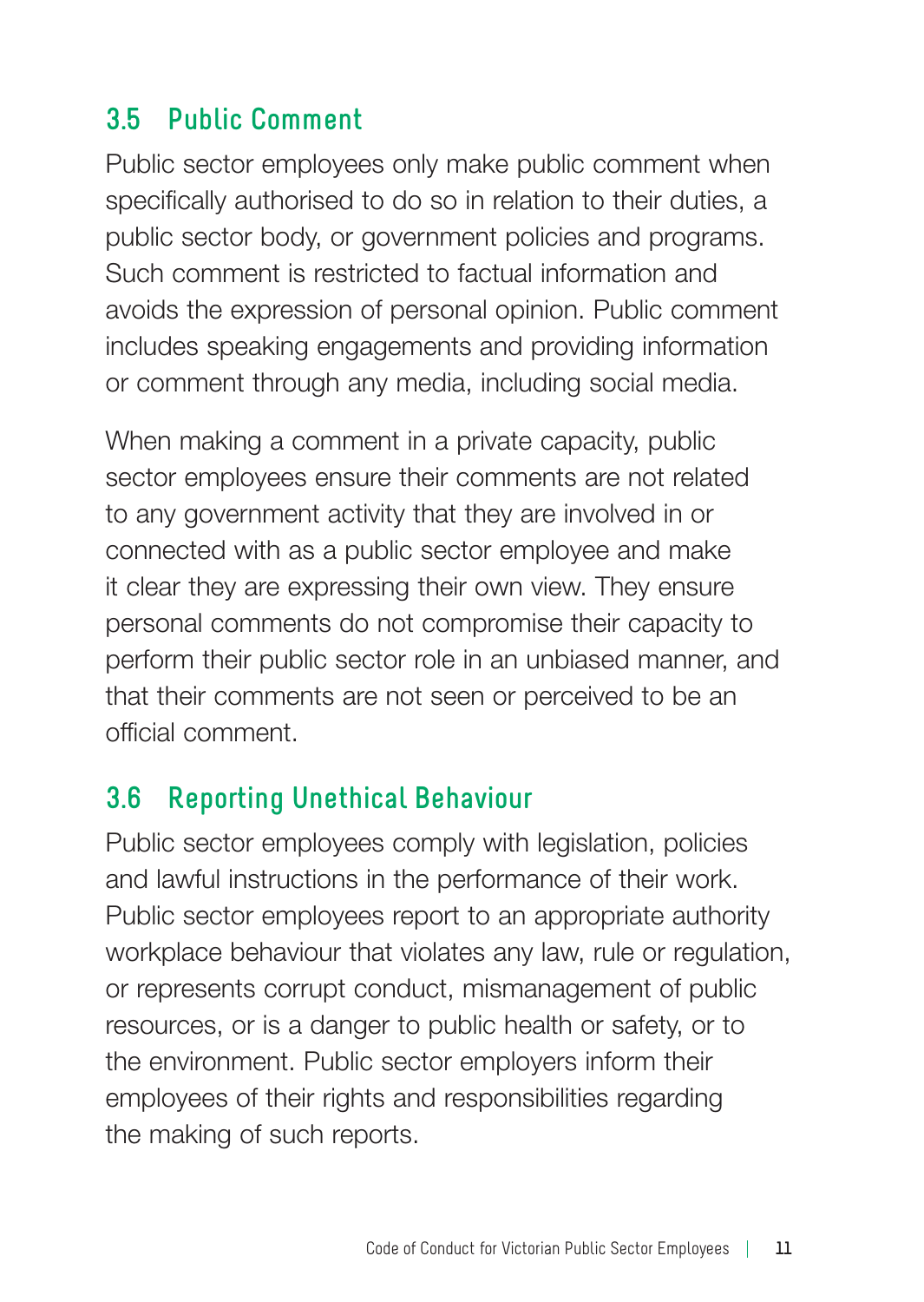### **3.7 Conflict of Interest**

A conflict of interest occurs where there is conflict between the public duty and private interests of a public official. A conflict can be actual, potential or perceived. It may relate to circumstances where the employee is or could be directly influenced, or where it is perceived the employee might be influenced.

Public sector employees avoid conflicts of interest (actual, potential or perceived) wherever possible. They ensure their personal or financial interests (including the interests of family members, friends, or associates) do not influence and could not be perceived to influence the performance of their role.

Public sector employees declare any conflicts of interest. They manage any conflicts of interest that cannot be avoided in accordance with their organisation's policies and procedures.

If unsure about a possible conflict of interest, public sector employees seek advice from their manager.

### **3.8 Other Employment**

Public sector employees only engage in other employment where the activity does not conflict with their role as a public sector employee. Employment includes a second job, conducting a business, trade or profession, or active involvement with other organisations (paid employment or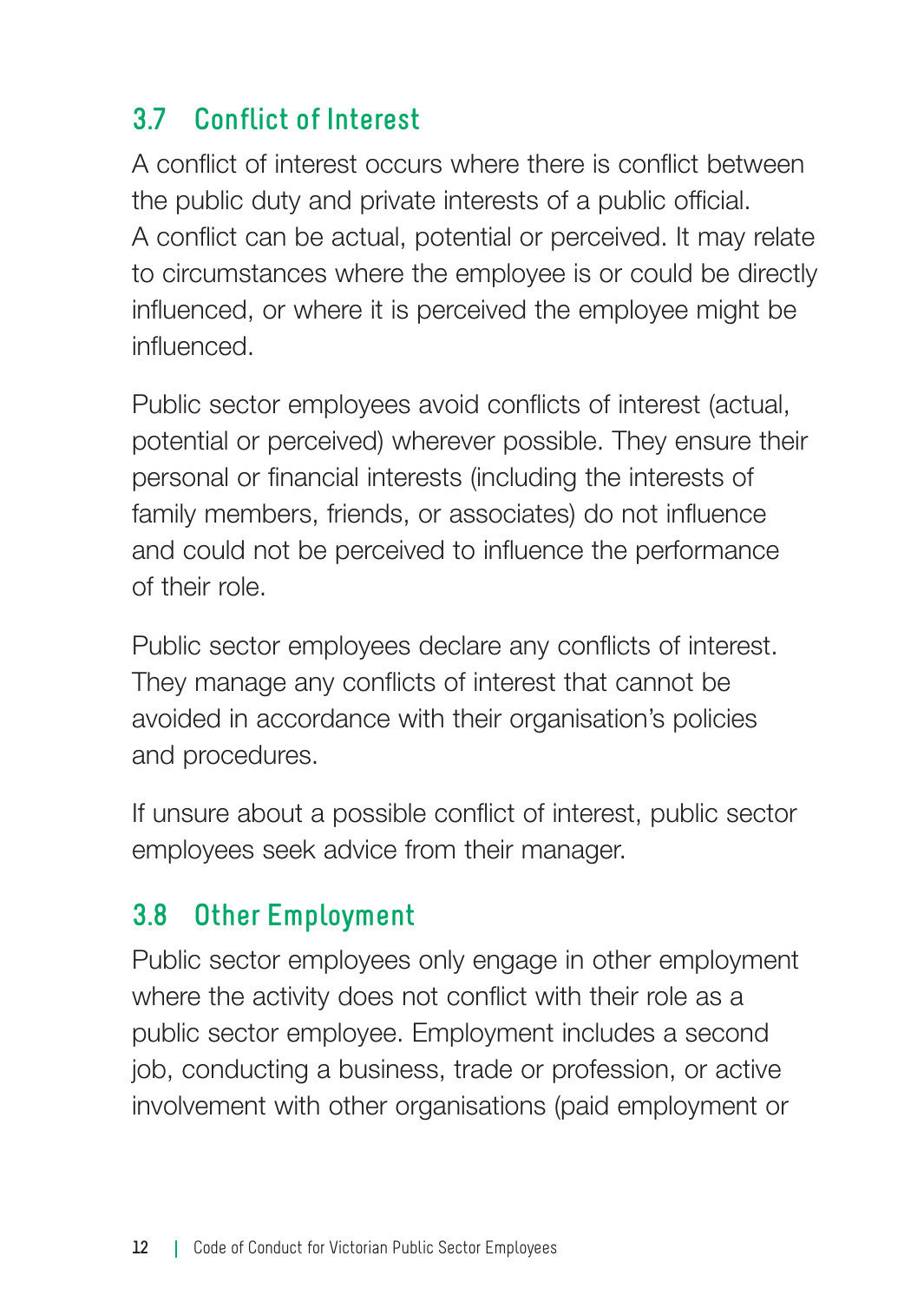voluntary work). Managers or supervisors can assist public sector employees to determine if such activities will cause an actual or perceived conflict of interest.

Victorian Public Service employees are required to seek approval to engage in any other paid employment.<sup>1</sup> Other public sector employees comply with any policies of their public sector employer in relation to engaging in other employment.

### **3.9 Public Trust**

Public sector employees seek to build and maintain a high level of trust with the Government, community and other public sector employees. In the performance of their public duties and in their private life, public sector employees avoid conduct that may adversely affect their standing as a public official or which may bring their public sector employer or the public sector into disrepute.

### **3.10 Criminal Offences**

Public sector employees advise their manager if they are charged with a criminal offence, which is punishable by imprisonment or, if found guilty, could reasonably be seen to affect their ability to meet the inherent requirements of the work they are engaged to perform.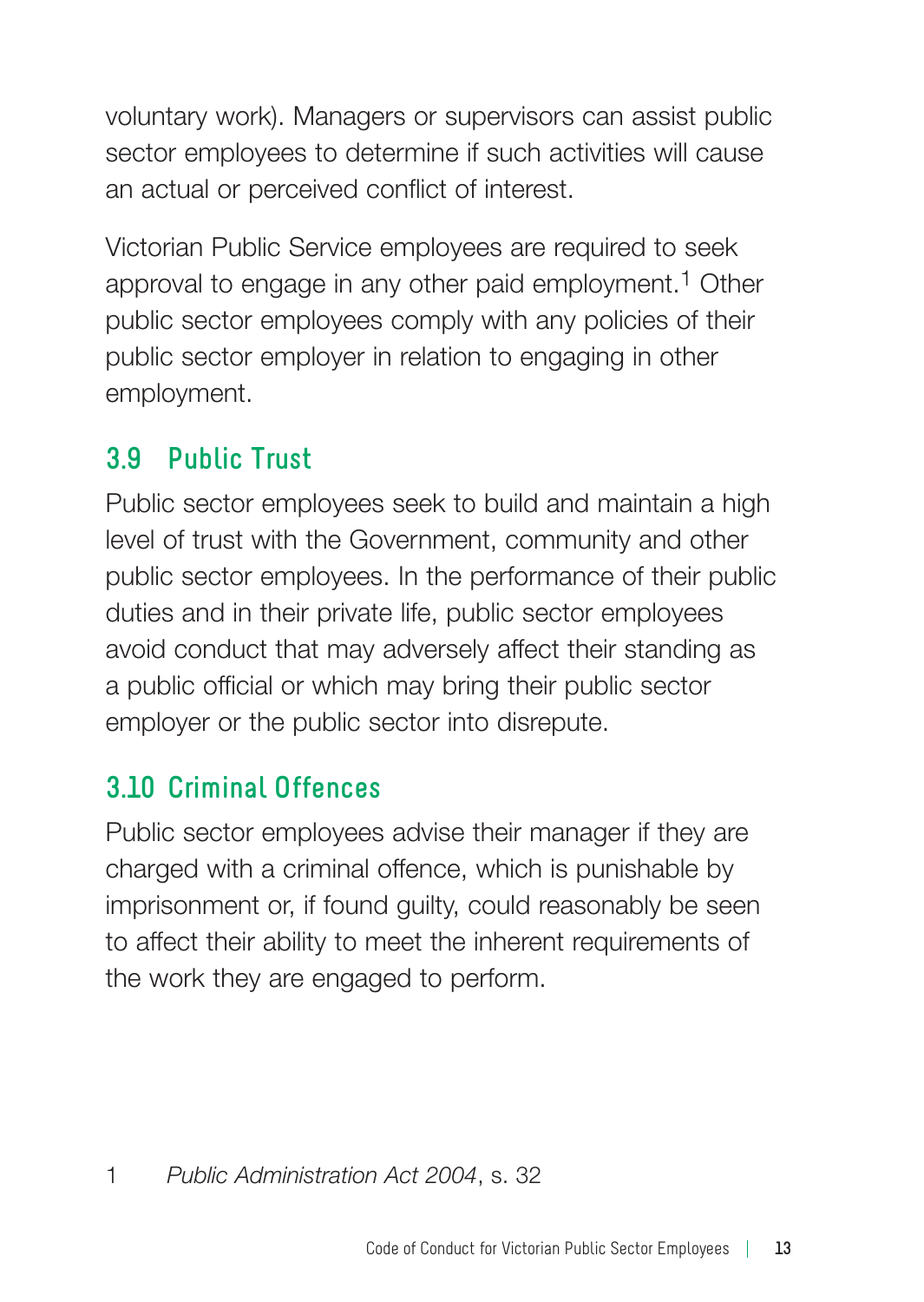### **3.11 Drugs and Alcohol**

Public sector employees carry out their work safely and avoid conduct that puts themselves or others at risk. This includes the misuse of alcohol, drugs or other substances when at work or when engaged in work related activities.

The misuse of alcohol, prescribed drugs, illegal drugs and other substances is an issue for both employers and employees as it impacts on both work and personal life and in some cases the reputation of their public sector body.

Consistent with any relevant occupational health and safety requirements, public sector employees who are on medication that could affect their work performance or the safety of themselves or others inform their manager or supervisor to ensure any necessary precautions or adjustments to work can be put in place.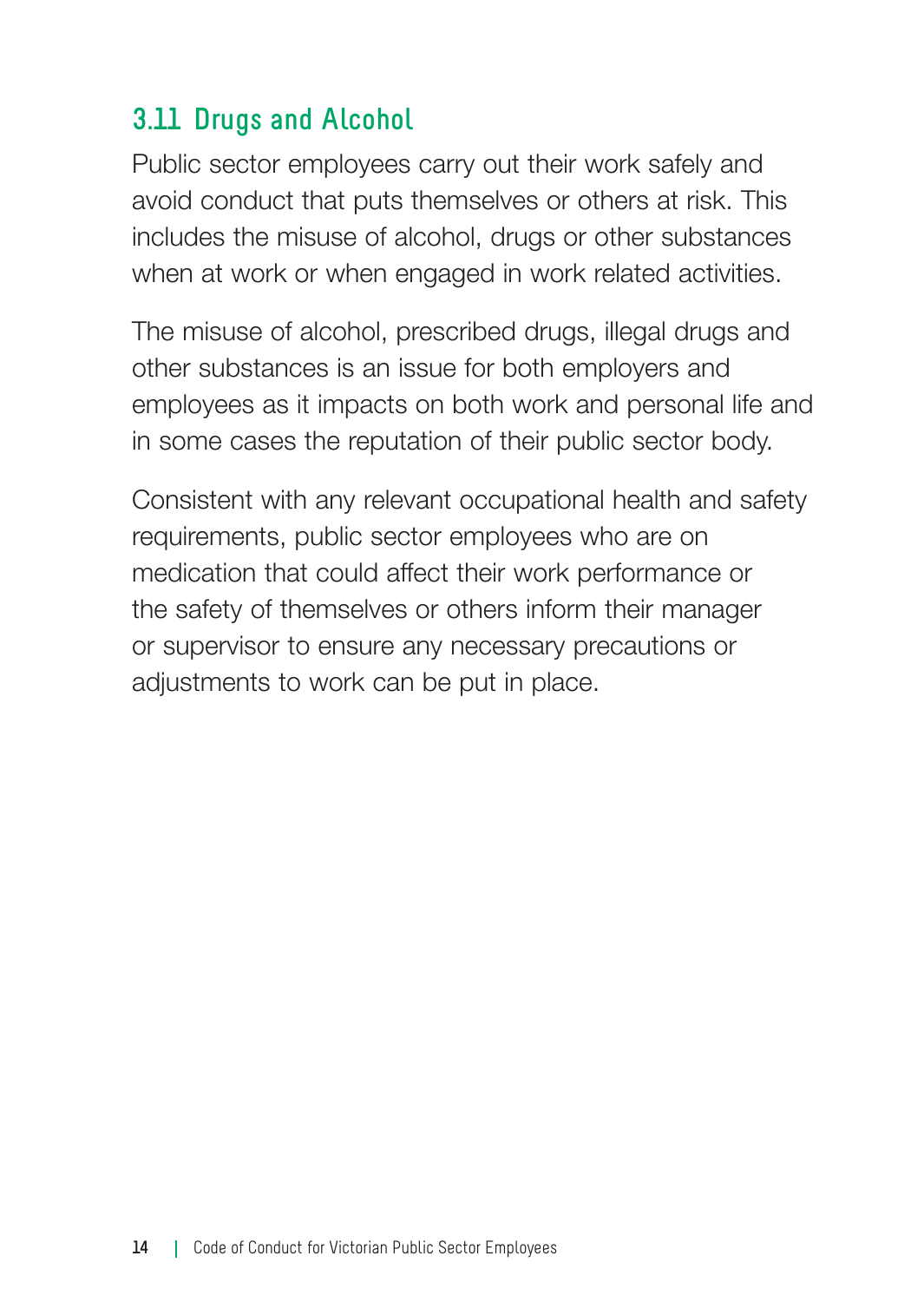### Demonstrating **Impartiality**

Impartiality – public officials should demonstrate impartiality by:

**4**

- (i) making decisions and providing advice on merit and without bias, caprice, favouritism or self-interest; and
- (ii) acting fairly by objectively considering all relevant facts and fair criteria; and
- (iii) implementing Government policies and programs equitably.

*(Public Administration Act 2004,* s. 7*)*

#### **4.1 Decisions and Advice**

Public sector employees make decisions and provide advice that is free of prejudice or favouritism and is based on sound judgement. Before making a decision or providing advice, public sector employees consider relevant information and the impact on the Government, community and other public sector employees. Their decisions are not affected by personal influences.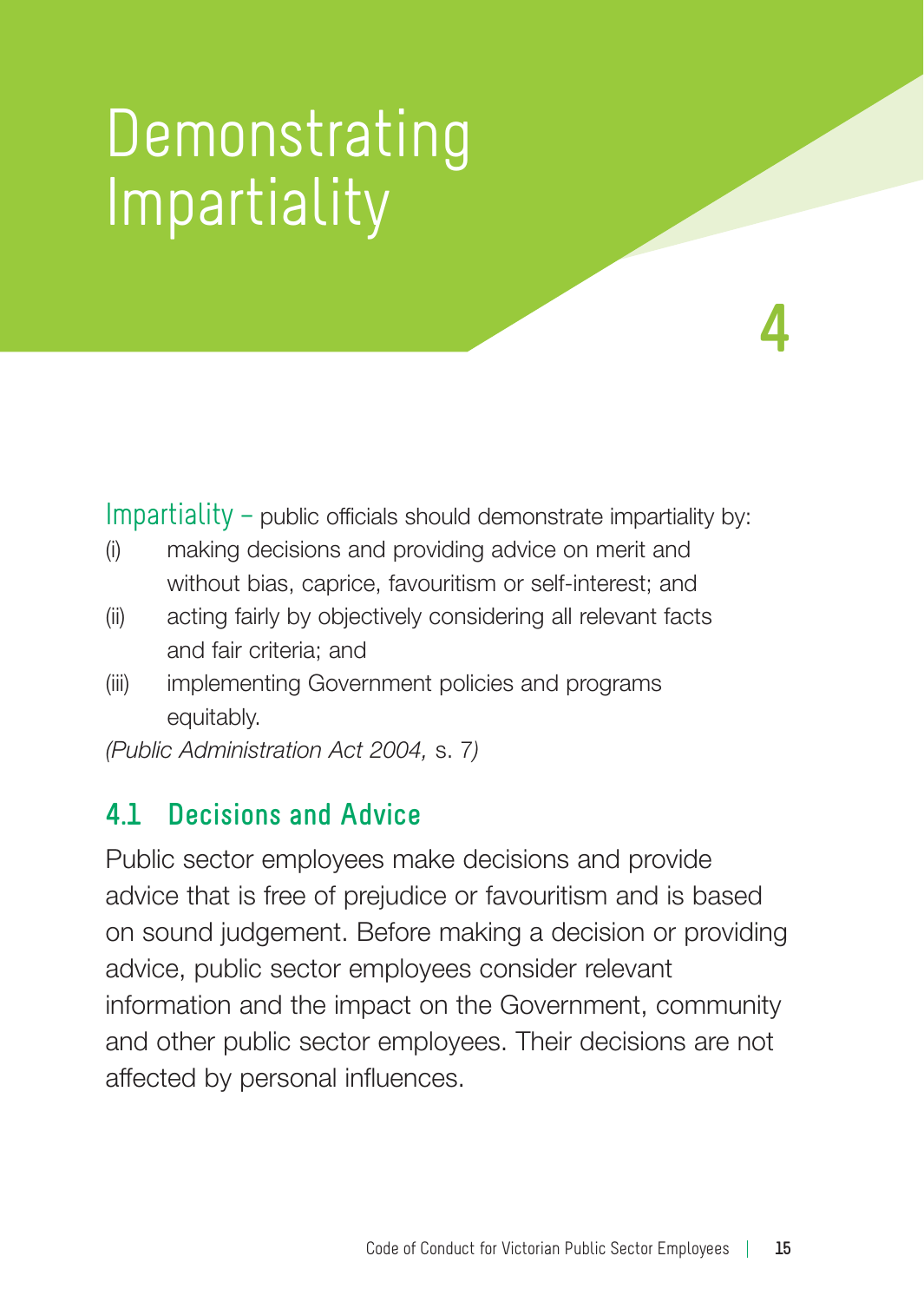### **4.2 Gifts and Benefits**

Public sector employees do not – for themselves or others – seek gifts and benefits (including hospitality). They refuse all offers of gifts and benefits that could reasonably be perceived as influencing them or undermining the integrity of their organisation or themselves.

Public sector employees comply with any policies of their employer in relation to accepting, declaring and recording the receipt of gifts or benefits.

If unsure about responding to an offer of a gift or benefit, public sector employees seek advice from their manager.

### **4.3 Acting Fairly**

Public sector employees deal with issues consistently, fairly and in a timely manner. Public sector employees use fair criteria, and consider all relevant information in dealing with issues.

Being fair means being just and working within commonly accepted rules.

### **4.4 Implementing Government Policies and Programs**

Public sector employees implement government policies and programs fairly and without bias. Their decisions and actions are consistent with relevant policies and are based on merit and careful consideration of the relevant facts. Public sector employees seek to achieve equitable outcomes within the extent of their authority.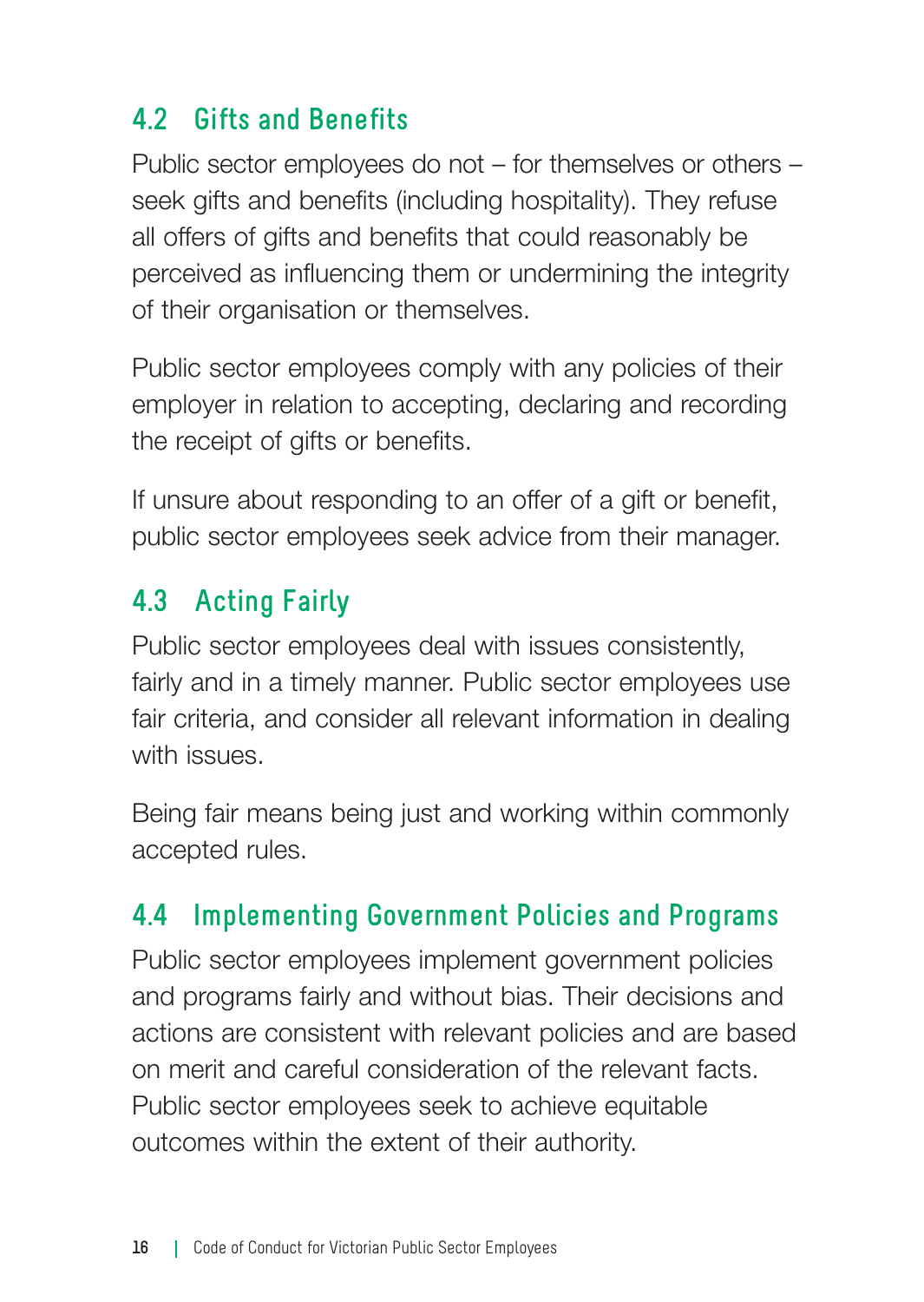### **Demonstrating** Accountability

**5**

Accountability – public officials should demonstrate accountability by:

- (i) working to clear objectives in a transparent manner; and
- (ii) accepting responsibility for their decisions and actions; and
- (iii) seeking to achieve best use of resources; and
- (iv) submitting themselves to appropriate scrutiny.

*(Public Administration Act 2004,* s. 7*)*

### **5.1 Working to Clear Objectives**

Public sector employees understand the objectives of their role. Public sector managers and supervisors provide encouragement, support and a clear sense of direction and purpose. Employees who are unclear about their goals discuss this with their manager or supervisor.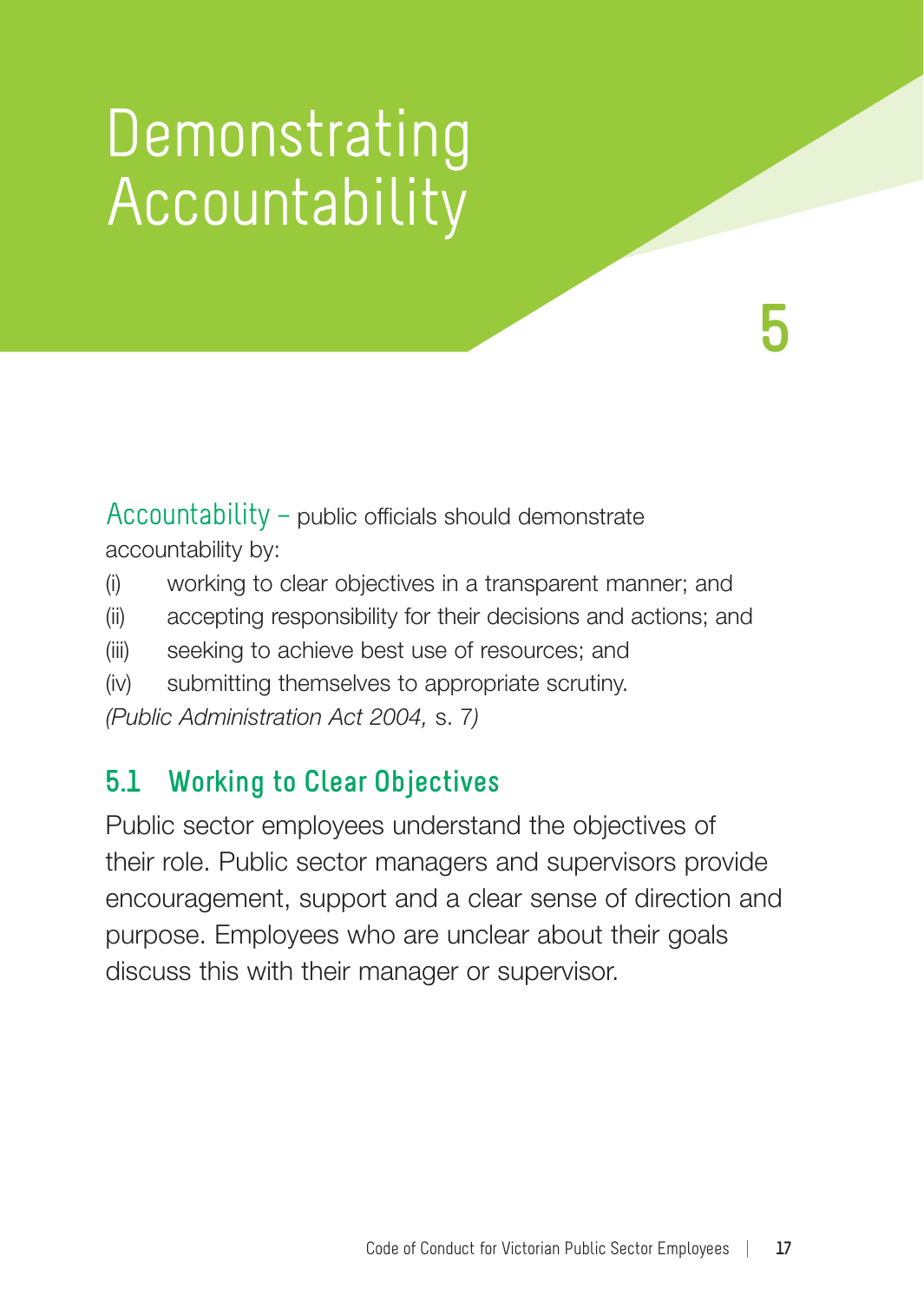### **5.2 Being Responsible for Decisions and Actions**

Public sector employees make decisions and take actions within the scope of their authority that are lawful and consistent with relevant legislation and government policy. They consider any impact of their decisions or actions on the Government, community and other public sector employees.

#### **5.3 Work Resources**

Public sector employees use work resources and equipment efficiently and only for appropriate purposes as authorised by the employer.

Public sector employees seek to achieve value for money and use resources in the most effective way possible. They identify opportunities for improvement to achieve best possible efficiency and responsiveness.

Work resources include physical, financial, technological and intellectual property. Intellectual property includes copyright, trademarks, registered designs, patents (including patented business systems), semiconductors, circuit layout rights, and trade, business or company names, and all other proprietary rights, and any rights to the registration of such rights, including proprietary rights developed or created by employees in the course of their employment.

The employer retains ownership of all these work resources.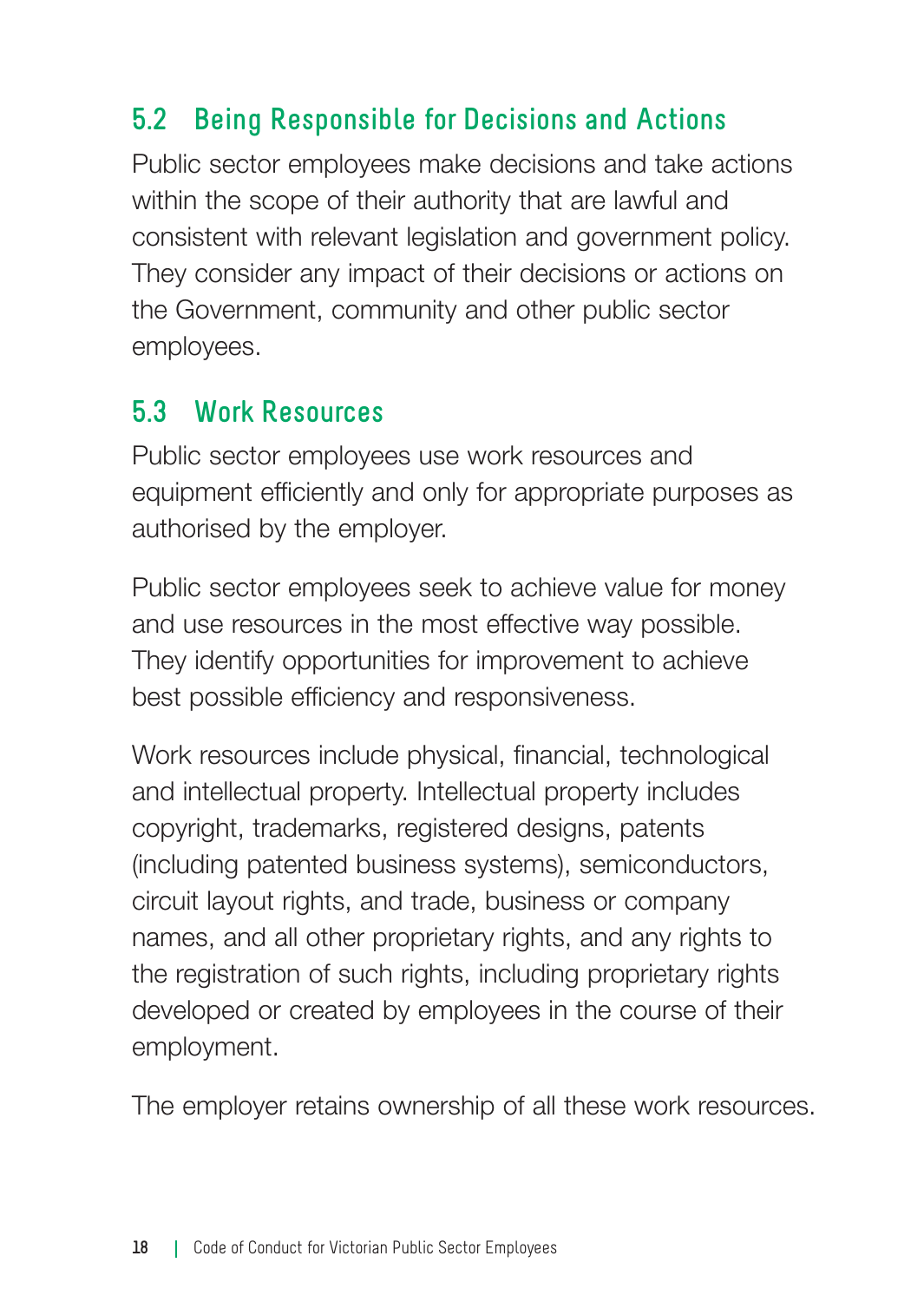### **5.4 Open to Scrutiny**

Public sector employees implement government policy in an open and transparent manner. They maintain accurate and reliable records as required by relevant legislation, policies and procedures. Records are kept in such a way as to ensure their security and reliability and are made available to appropriate scrutiny when required.

### **5.5 Ability to Meet Essential Requirements**

Public sector employees notify their employer of any loss, suspension of, or change to, a registration, accreditation, licence or other qualification that affects their ability to meet relevant essential requirements or to perform their duties.

### **5.6 Compliance with Legislation**

Public sector employees ensure they are aware of and comply with all legislation relevant to the performance of their duties.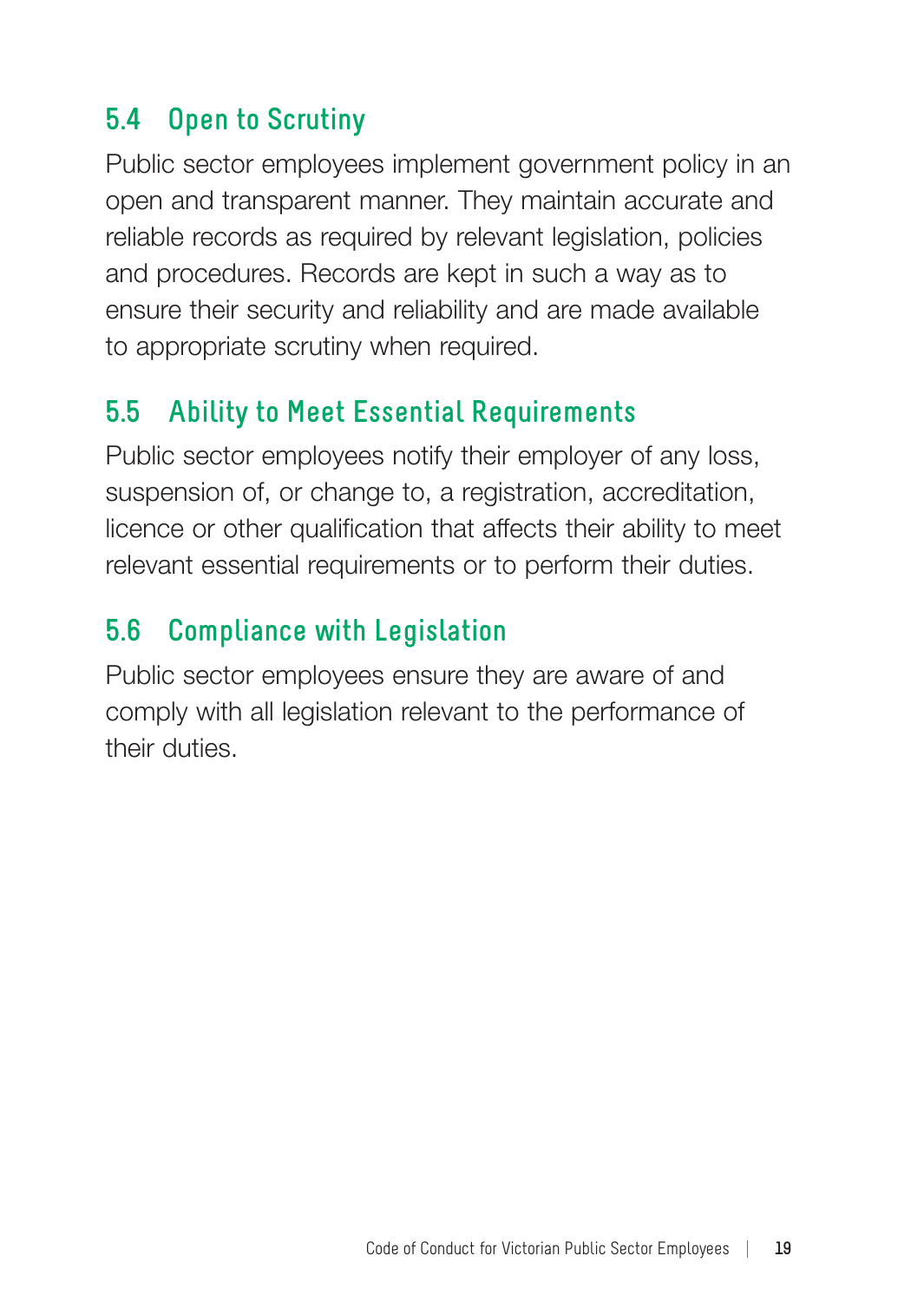### Demonstrating Respect

Respect – public officials should demonstrate respect for colleagues, other public officials and members of the Victorian community by:

**6**

- (i) treating them fairly and objectively; and
- (ii) ensuring freedom from discrimination, harassment and bullying; and
- (iii) using their views to improve outcomes on an ongoing basis.

*(Public Administration Act 2004,* s. 7*)*

#### **6.1 Fair and Objective Treatment**

Public sector employees promote an environment that encourages respect.

Public sector employees are fair, objective and courteous in their dealings with the Government, community and other public sector employees.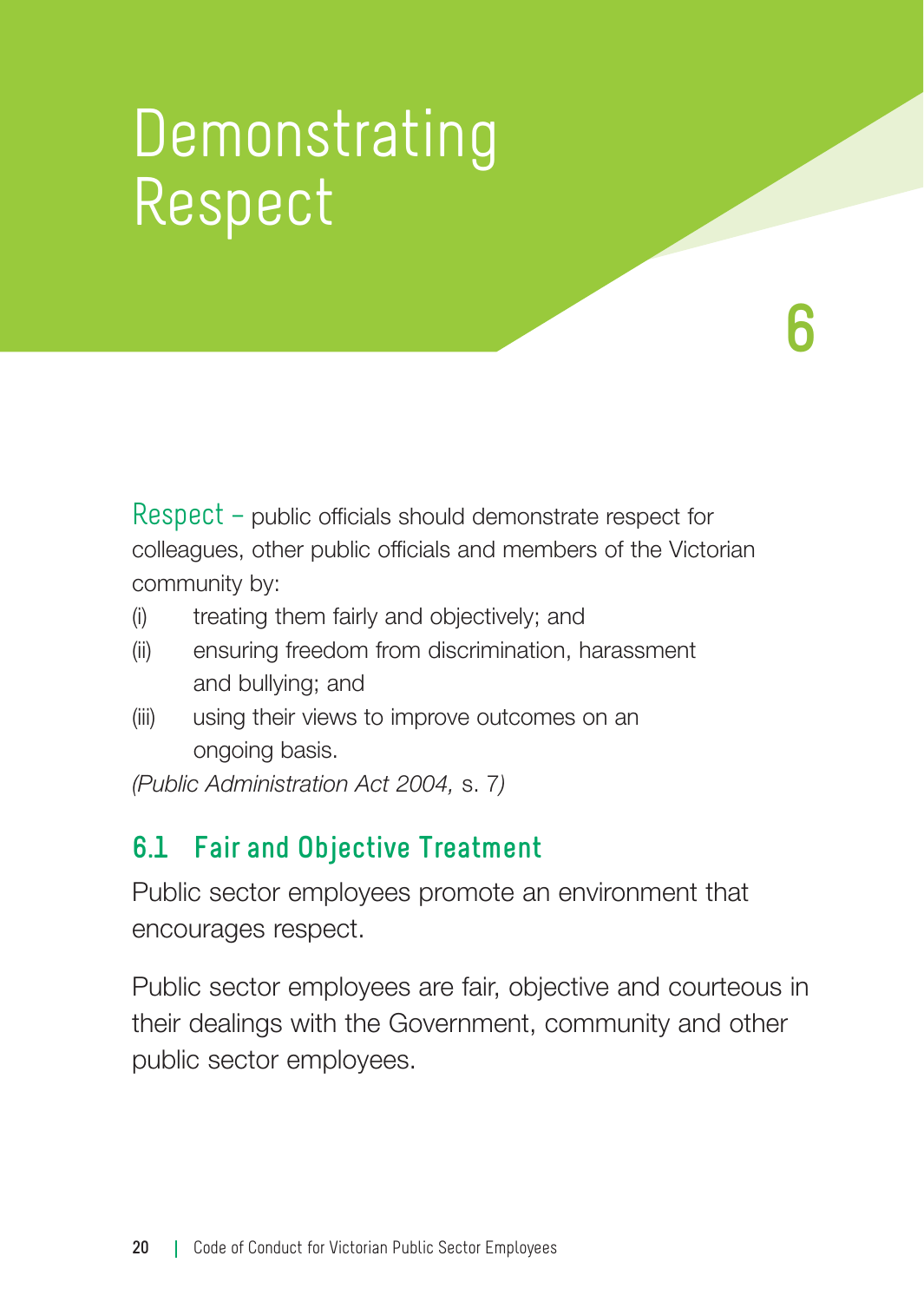### **6.2 Privacy and Confidentiality**

Public sector employees understand the importance of privacy and confidentiality. Confidential information requires special treatment and protection. Those people who provide confidential information to public sector employees have the right to expect this information will be treated as confidential. Public sector employees with access to confidential information ensure it remains confidential, and at all times act in accordance with legislation and policies relating to dealing with private information.

### **6.3 Maintaining Confidentiality**

Public sector employees receive and manage information in such a manner that its confidentiality will be maintained and that it will not be used to advantage a prospective employer or business, or disadvantage the Victorian Government.

### **6.4 Equity and Diversity**

Public sector employees follow the spirit as well as the letter of the law relating to discrimination, harassment, bullying and victimisation. Public sector employees create an environment that is free of discrimination, harassment and bullying.

Valuing and promoting diversity is an important element of demonstrating respect.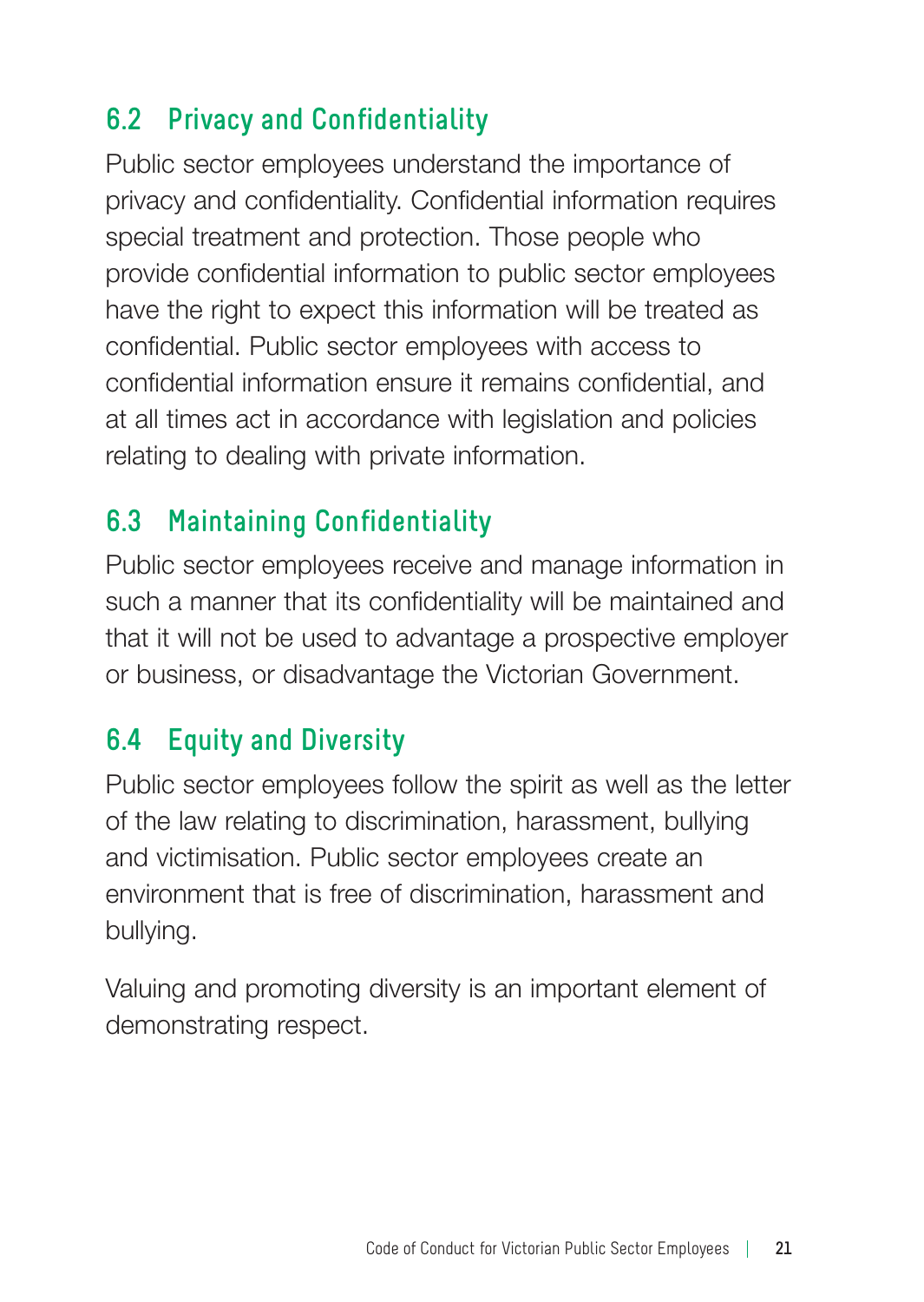### **6.5 Improving Outcomes**

Public sector employees are conscientious and efficient in their work. They use their knowledge and expertise to deliver a high quality service, as well as identifying opportunities to improve service outcomes.

Public sector employees contribute both individually and as part of a team and engage constructively with their colleagues on work related matters. They share information with team members to support delivery of the best and most appropriate service outcomes.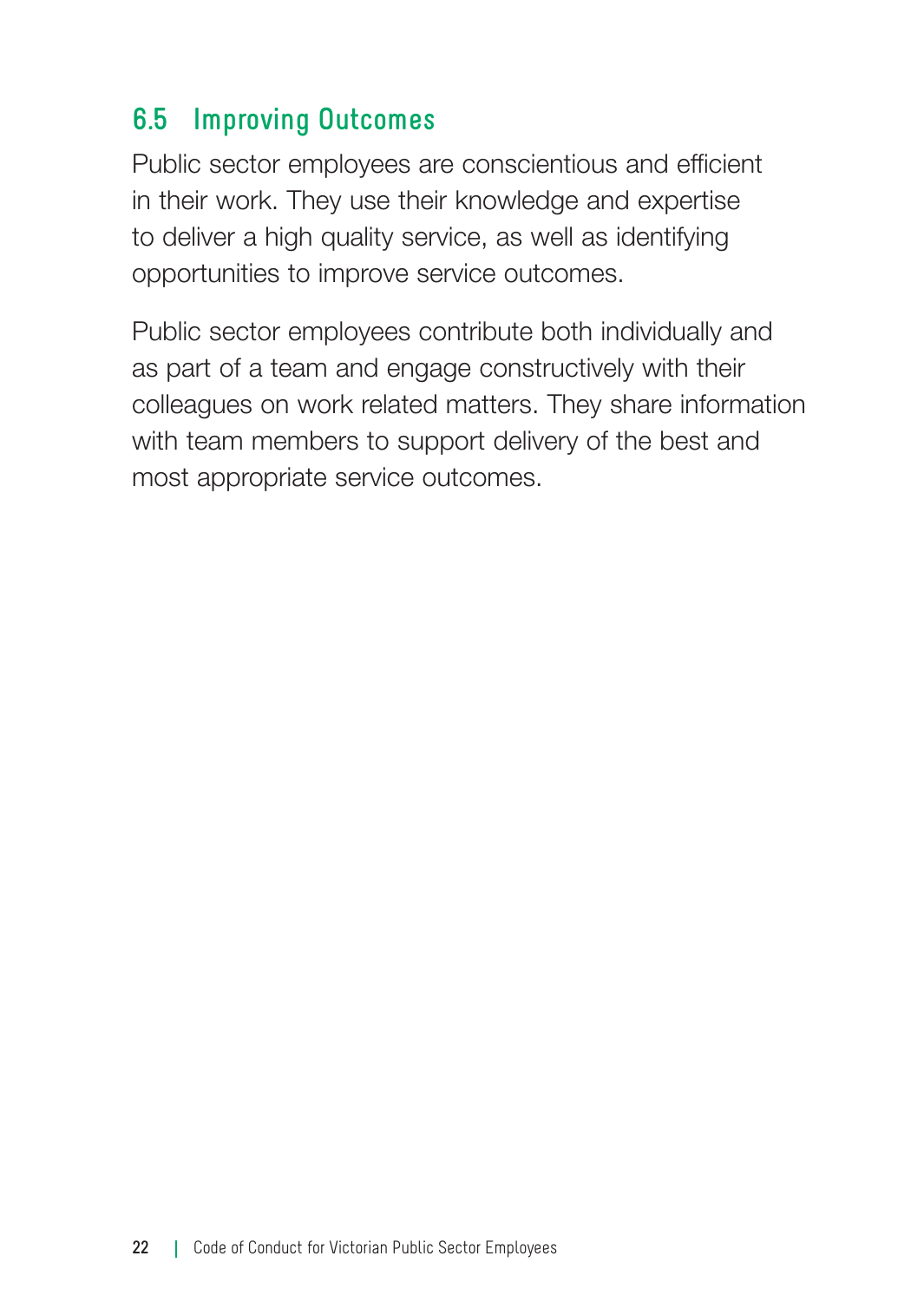### Demonstrating Leadership

Leadership – public officials should demonstrate leadership by actively implementing, promoting and supporting these values. *(Public Administration Act 2004,* s. 7*)*

### **7.1 Leading by Example**

Public sector employees model the behaviours based on the public sector values and at all times act in an ethical manner. Leadership is about positive influence, inspiring and empowering others.

Providing sound advice, delivering high quality services and encouraging best practice **demonstrates responsiveness**.

Being honest, using powers correctly, identifying and dealing with inappropriate conduct, avoiding conflicts of interest and developing and maintaining public trust **demonstrates integrity**.

**7**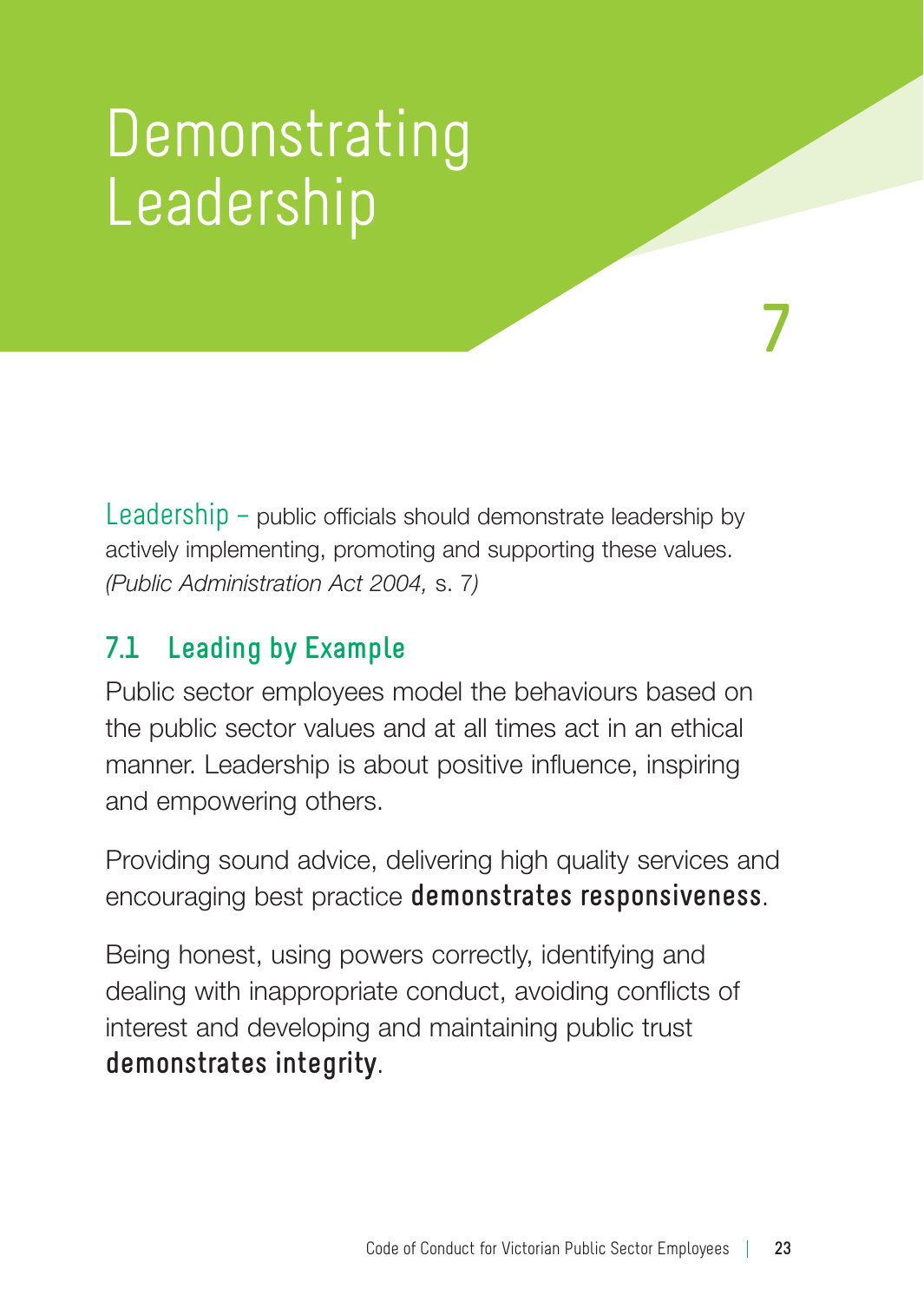Making decisions that are free of bias, considering all relevant facts and ensuring policies and programs are implemented fairly **demonstrates impartiality**.

Being transparent, responsible, using resources efficiently and inviting scrutiny **demonstrates accountability**.

Treating others fairly, eliminating discrimination, harassment and bullying, and focusing on improving outcomes **demonstrates respect**.

### **7.2 Managing Staff**

Public sector managers and supervisors apply the public sector employment principles. They provide a safe, encouraging and supportive work environment that recognises and values diversity, abilities and contributions. They give their employees a clear sense of direction and purpose.

They set realistic goals, timelines and workloads, and provide adequate resources and appropriate information to complete work. They trust their employees to manage their work autonomously but also provide them with support when needed. They address any performance issues promptly, directly and confidentially with the employee concerned.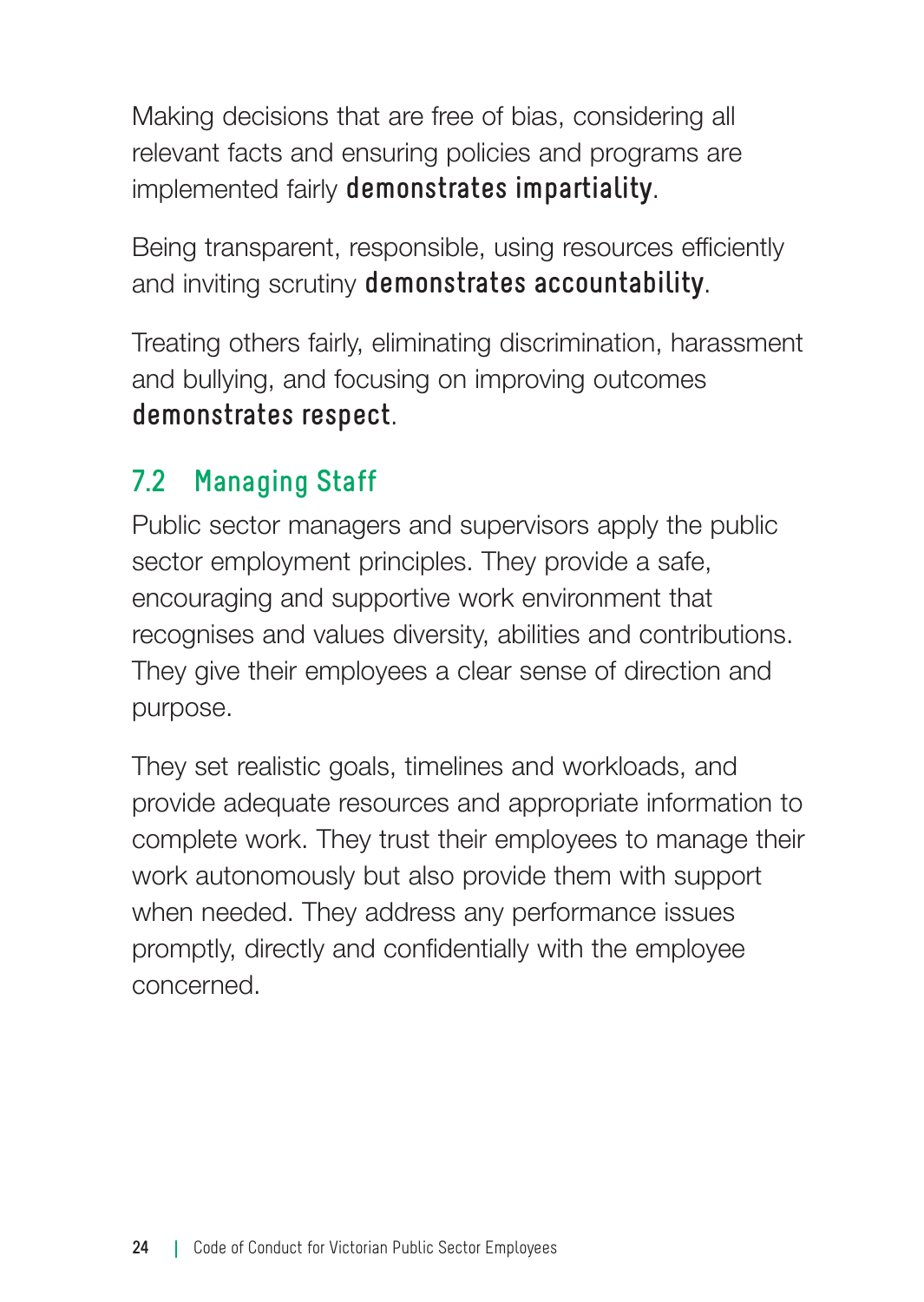They treat their employees fairly and consistently when making selection decisions and allocating work. They assess performance and provide constructive feedback and development opportunities. They consult genuinely with their employees, and adhere to industrial and legal obligations.

They understand and respond to legitimate concerns of their employees, and encourage work arrangements that enable their employees to achieve a work-life balance.

### **7.3 Supporting Others**

Public sector employees work co-operatively with their colleagues and other public sector body employees. They support and learn from them and accept differences in personal style.

They respect, and seek when necessary, the professional opinions of colleagues in their area of competence, and acknowledge their contribution.

Public sector employees, managers and supervisors provide other public sector employees with support and guidance.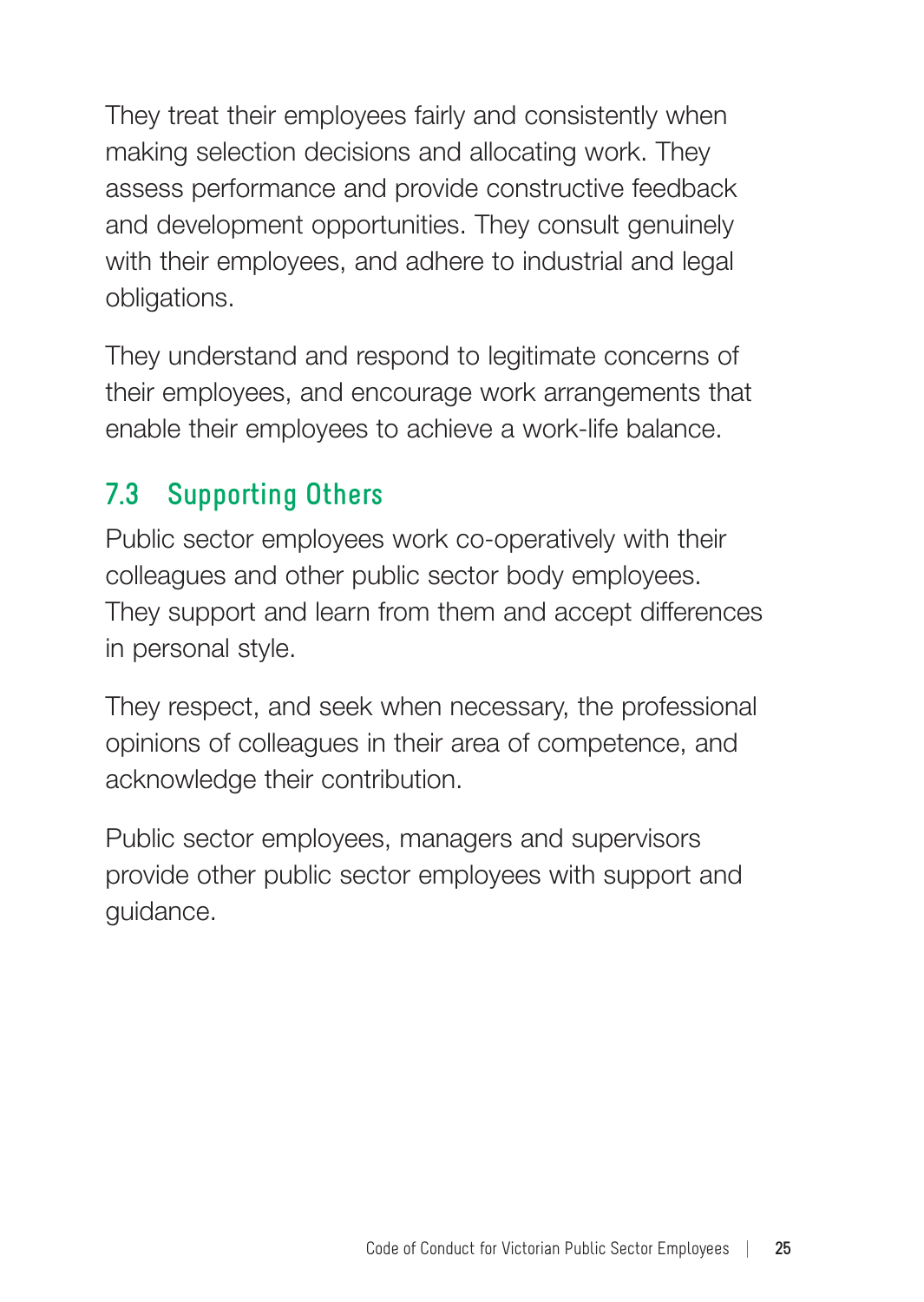### Demonstrating Commitment to Human Rights **8**

Human Rights – public officials should respect and promote the human rights set out in the Charter of Human Rights and Responsibilities by:

- (i) making decisions and providing advice consistent with human rights; and
- (ii) actively implementing, promoting and supporting human rights.

*(Public Administration Act 2004,* s. 7*)*

### **8.1 Understanding Human Rights**

Public sector employees understand human rights as these apply to their work.

### **8.2 Making Decisions and Providing Advice Consistent with Human Rights**

Public sector employees ensure their own decisions, advice and policy development properly considers the human rights set out in the Charter, and respects the human rights of others.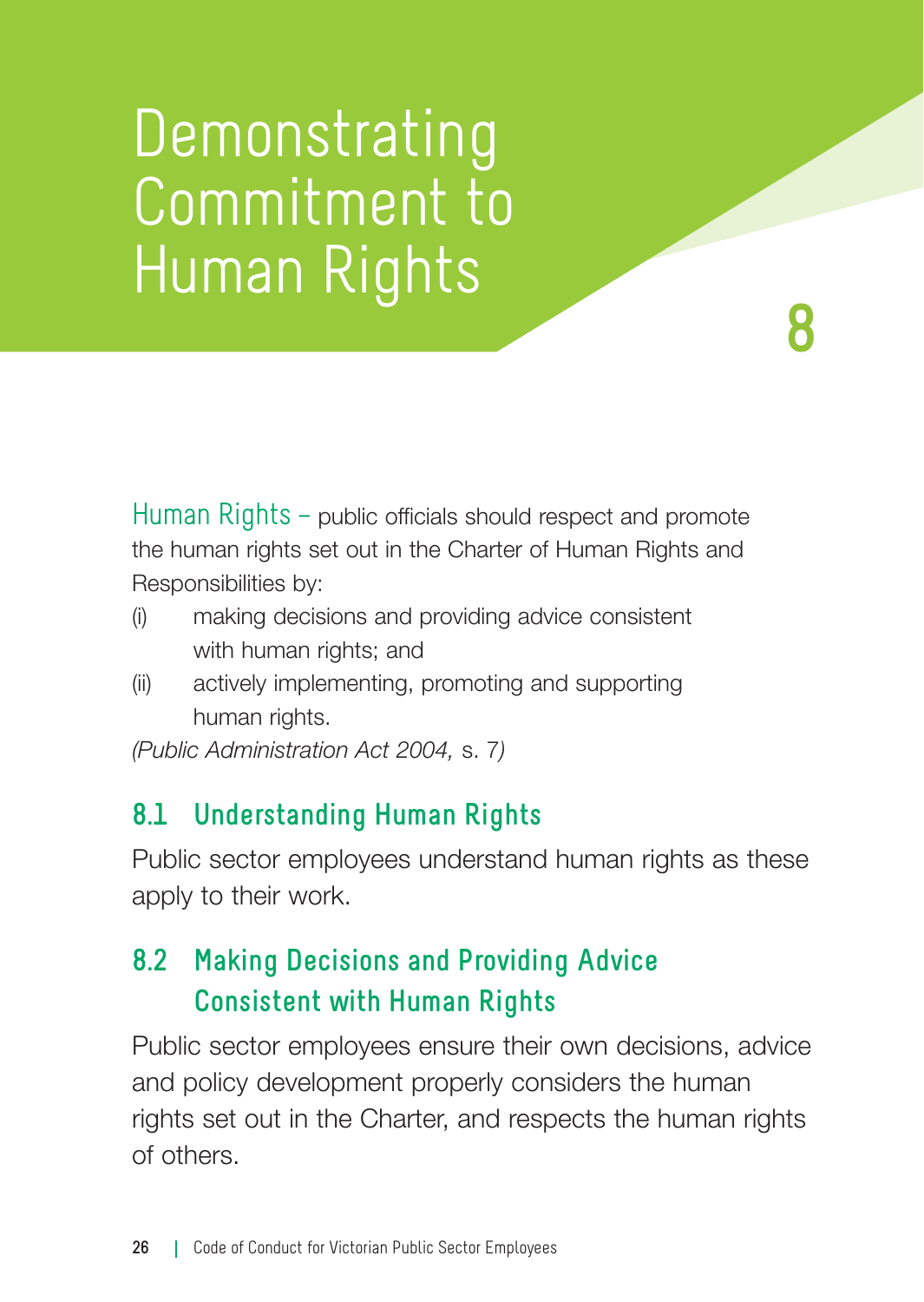### **8.3 Implementing Human Rights**

Public sector employees deliver services and programs and act in a manner that is consistent with the Charter.

### **8.4 Protecting Human Rights**

Public sector employees seek to protect the human rights of colleagues, other public officials and members of the Victorian community by raising concerns regarding circumstances that could breach those rights, and reporting any suspected breaches in accordance with procedures established by their public sector employer.